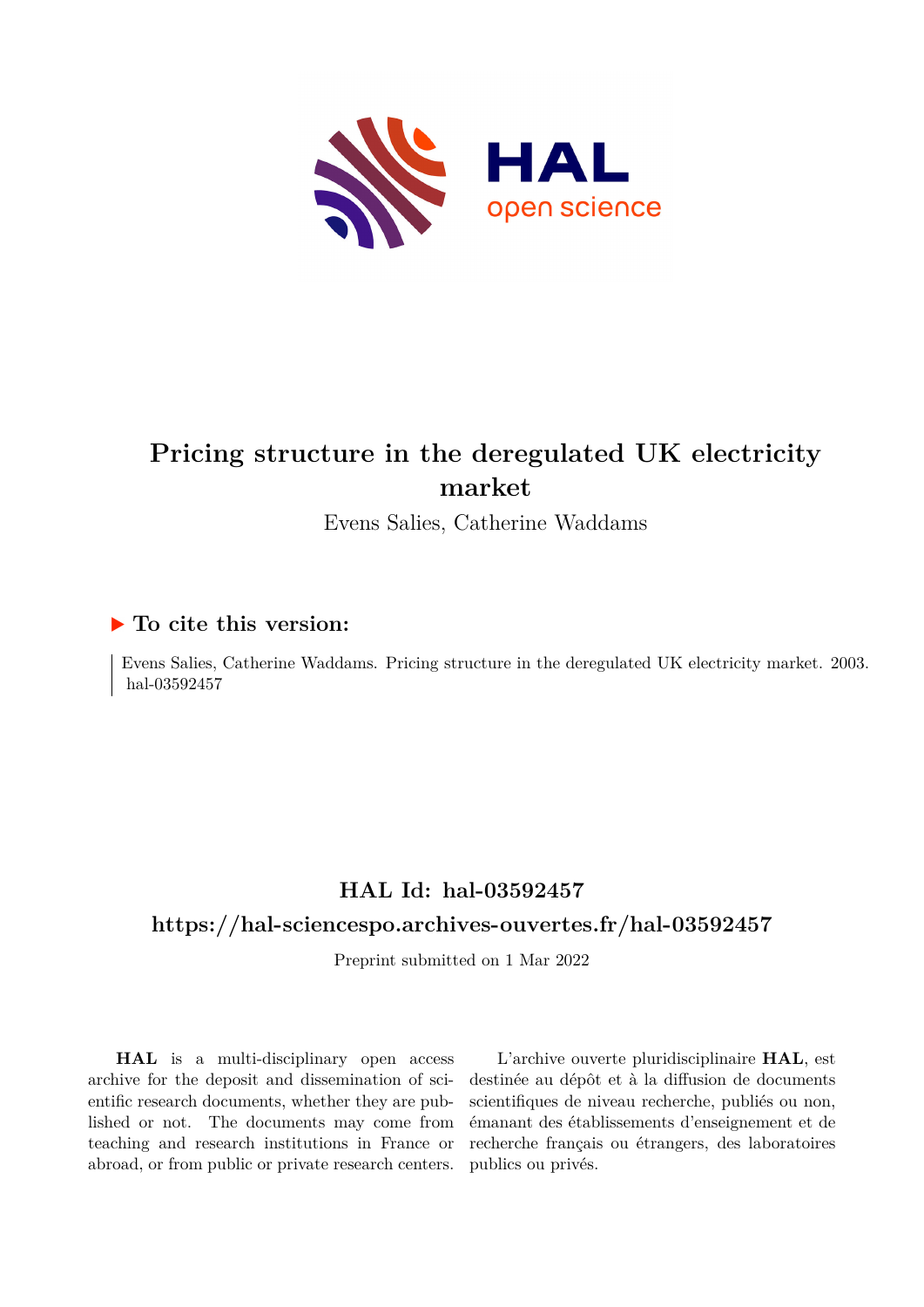## **Pricing Structures in the Deregulated UK Electricity Market**

Evens Salies Economics Department, City University and Catherine Waddams Price\* Centre for Competition and Regulation, University of East Anglia

January 2003

#### Abstract

As residential energy markets open to competition, consumers can choose from a range of tariffs offered by different suppliers. We examine the relationship between the fixed charge levied on each consumer, and the variable charge per unit of energy used across all these tariffs. Data are the tariffs offered in April 2002 in the 14 electricity regions of Great Britain by seventeen suppliers, seven of whom operate nationally. Our analysis focuses on the revenue trade-off for the company. We identify the effect of payment method on the relationship between fixed and variable charge. We find significant effects of the distribution and transmission charges which the suppliers pay in each area, as well as the size of the market both by number of customers and area; and confirm that incumbents charge significantly more that entrants. We also find significant differences between the prepayment and credit tariffs.

JEL : D430, L940, C310.

Key words : Energy Competition, Non Linear Pricing, Simultaneous Equation Models

#### **Acknowledgements**

We are grateful for financial support from the Economic and Social Research Council (project RO22250206) and the Leverhulme Trust (project F215/AX); the research was undertaken when both authors were at the Centre for Competition and Regulation at the University of East Anglia. We are grateful to Colin Green from Ofgem, for help with regional data; and to Stephen Davies, Morten. Hviid, Peter Moffatt, Diane Sharratt and participants at the  $6<sup>th</sup>$  annual conference of the Network of Industrial Economists for helpful comments on earlier versions of this paper. The authors accept responsibility for any remaining errors.

\*Corresponding author: University of East Anglia, Norwich NR4 7TJ, UK; t: +44 (0) 1603 593740; f:  $+44(0)$  1603 593343; e: c.waddams@uea.ac.uk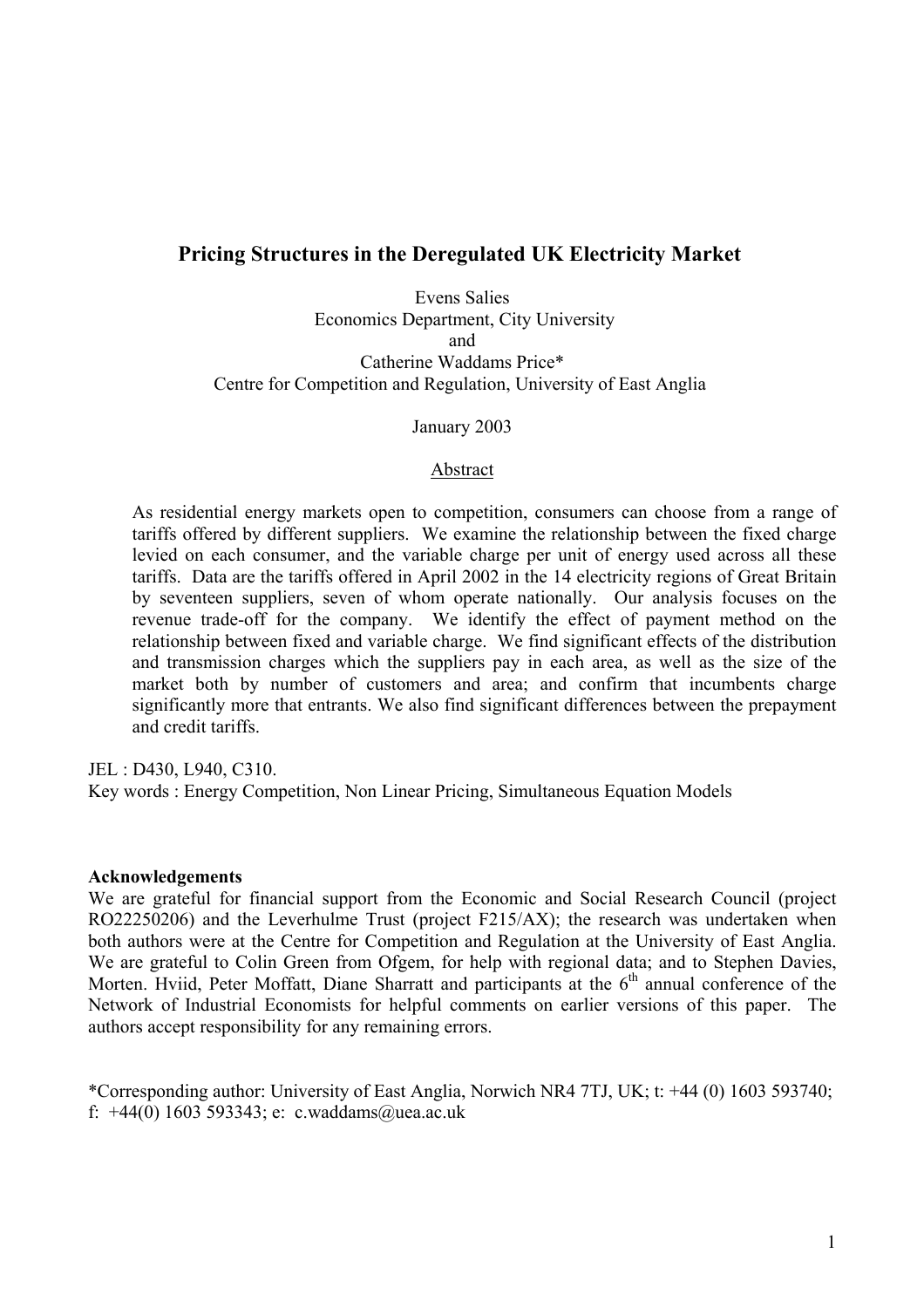#### **1. Introduction**

Public utility monopolies have traditionally raised revenue through a two-part tariff consisting of a standing charge or line rental, which must be paid to gain access to the utility; and a unit price or running rate for each unit consumed. This was virtually universal in UK utilities at the time of their privatisation in the eighties and nineties. However the opening of the telecoms and energy markets has resulted in a variety of tariff structures offered by different suppliers. This paper analyses the electricity tariffs offered by suppliers in different regions across the UK to identify a relationship between the running rate and the fixed element of the tariff. We identify how this relationship varies according to regional characteristics and costs in different markets and according to different payment methods. We also identify the impact of incumbency on price.

Utilities constitute an important part of the economy, both for industry and households. The products which they supply have important and sensitive environmental effects. In particular the energy industries are responsible for half the carbon dioxide emissions, and constitute the main focus in the UK of attempts to reduce such emissions to comply with the Kyoto commitment. In this context, the structure of tariffs is an important signal to consumers about the costs of the resources which they are consuming.

As for all necessities, low income groups spend a higher than average proportion of their income on utilities. Price levels and structures therefore also have important and politically sensitive distributional consequences, witnessed by a history of political interference in nationalised industry tariffs, and a combination of government and regulatory influence in their privatised successors. Ofgem currently has an active Social Action Programme which addresses such distributional aspects. In his seminal article on two-part tariffs, Oi (1971) recognised the importance of income redistribution effects in determining the superiority of two part to uniform tariffs in a monopoly setting (see also Brown and Sibley, 1986).

The electricity supply industry is vertically divided into four stages: generation; high voltage, long distance transmission; regional distribution; and the retail function (sales and billing). At privatisation the distribution and retail functions were jointly vested in fourteen regional companies, but these functions have recently been divided into separate organisations and haved subsequently devolved to different owners in many regions. A company retailing electricity pays charges to the three upstream providers, i.e. to a generator for the energy, to National Grid Transco for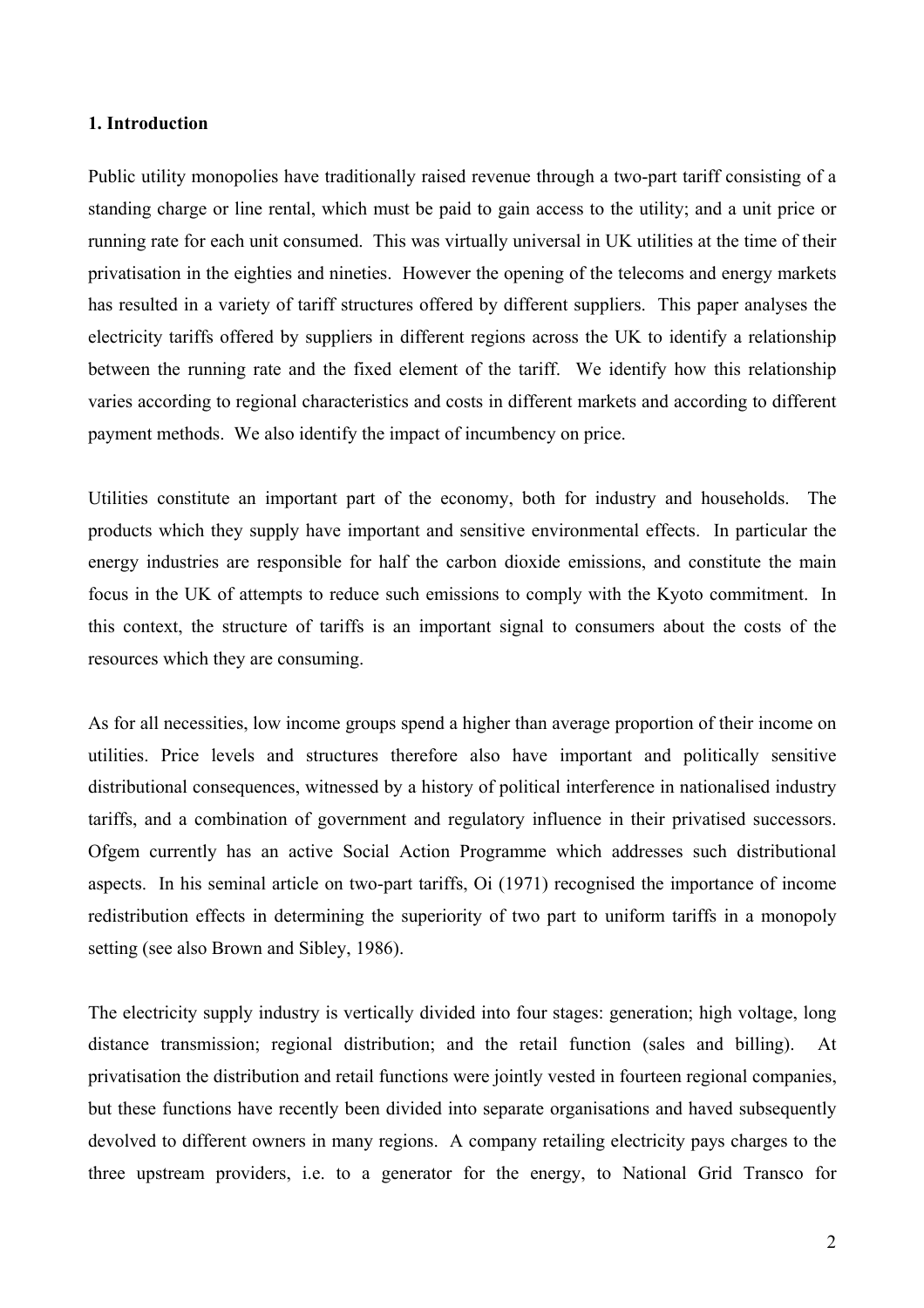transmission through the network, and to a distribution company for local transport (the supply company may be vertically integrated with either a distribution or a generation provider, or both). Costs of residential energy have traditionally been classified as fixed, consumer related or consumption related. The consumer related costs are those of metering and billing, together with any consumer specific equipment, such as the exclusive pipe or wire into the house.

When the retail part of energy markets were first opened to competition (from 1998 for households) most commentators predicted that prices would become more cost reflective. The nationalised area boards, predecessors to the regional electricity companies, had interpreted their 'public service' obligations by implementing widespread cross-subsidies through average cost pricing. This meant that consumers with high costs (those living in rural areas, consuming at times of peak demand, paying late or using more expensive prepayment meters) were subsidised by those with lower costs. Once the retail market was separated from distribution (which remains a monopoly), the crosssubsidies in the retail sector would be eroded (see Waddams Price and Hancock, 1998). This has occurred most obviously for payment method in energy.

Before competition was introduced it was generally accepted that the fixed charge did not reflect the full costs of remaining attached to the system and the gas incumbent itself predicted a substantial rise in consumer charges in the very similar gas market (MMC, 1993). However since the market was opened experience has been otherwise, with an erosion rather than an increase in the standing charge. In April 2000 the same incumbent, British Gas, removed standing charges from its gas and electricity tariffs (replacing them with a two tier tariff with a higher per unit charge for the first few units than for subsequent consumption). This move initiated a considerable widening in the variety of tariffs available from different companies. This paper examines the relationship between unit price and standing charge, how it is affected by regional characteristics and by payment method. We identify the effect of distribution and transmission costs, and of incumbency, on price structures. In this way we are able to test earlier studies on market power (e.g. Otero and Waddams Price, 2001a). We also explore whether tariffs with two running rates but no standing charge, like that initiated by British Gas, have a fundamentally different relationship between the fixed element (captured by the higher charge for early units) and the effective marginal price which most consumers pay.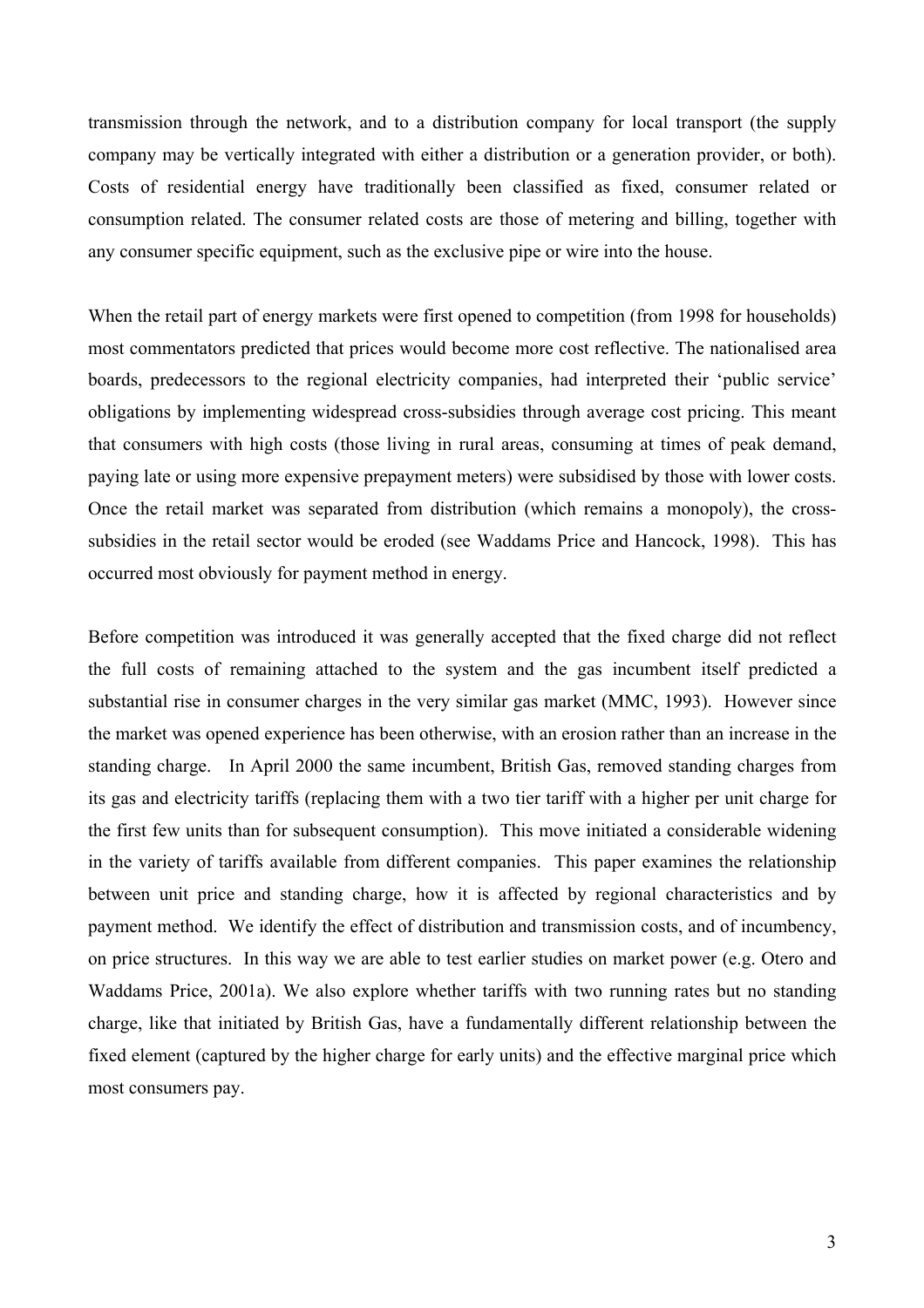In the next section we explore the nature of the two part tariff in more detail, and describe the data and its representation. Section 3 presents the econometric model and the data, section 4 the results and section 5 the conclusions.

#### **2. Pricing structure and tariffs**

We approach this analysis from the point of view of the firm and its revenue, its cost structure and some market characteristics which it faces. In the areas where they are incumbent, companies retain over half the consumers (Ofgem, 2001), suggesting considerable market power, a factor which we explore in our analysis; the market can be typified as a dominant incumbent in each area, with a competitive fringe. Early competition in these markets has been based on price savings available, compared with the incumbent, and indeed such savings form the main material supplied by energywatch in advising people to switch. We are unable to identify marketing expenditure by firm and region, and focus on price. However we also observe increasing attempts to differentiate what is essentially a homogeneous product through service provision.

The tradition of two part tariffs in this industry has been based on efficiency rather than on extracting consumer surplus (Train, 1991). A necessary condition for efficient pricing when the companies were monopolised was that price in each category (in this context predominantly consumer and energy related) should at least cover marginal costs, with fixed costs recovered through some form of Ramsey-Boiteux pricing. This principle continued to be applied to regulated industries with market power, even after competition was introduced, for example the gas regulator's rulings 1995-98 (see Otero and Waddams Price 2001b for a review of this process and the cost allocation involved). In this context the presence of consumer related costs is crucial in determining the optimality of any two part tariff.

For most utilities, consumer demand is likely to be more responsive to changes in the usage rate than in the fixed customer charge. While some consumers might choose to do without gas and telephones, most would prefer to stay connected, and there is very little alternative to electricity. Therefore a Ramsey-Boiteux rule would suggest that a higher proportion of fixed charges should be recovered through the fixed consumer charge than through the usage charge. Similar incentives apply to private monopolies maximising profit (Wilson, 1993), and these can be exacerbated by the particular form of regulation adopted for most UK utilities (Bradley and Price, 1988). However there is little empirical evidence that regulated privatised companies responded to such incentives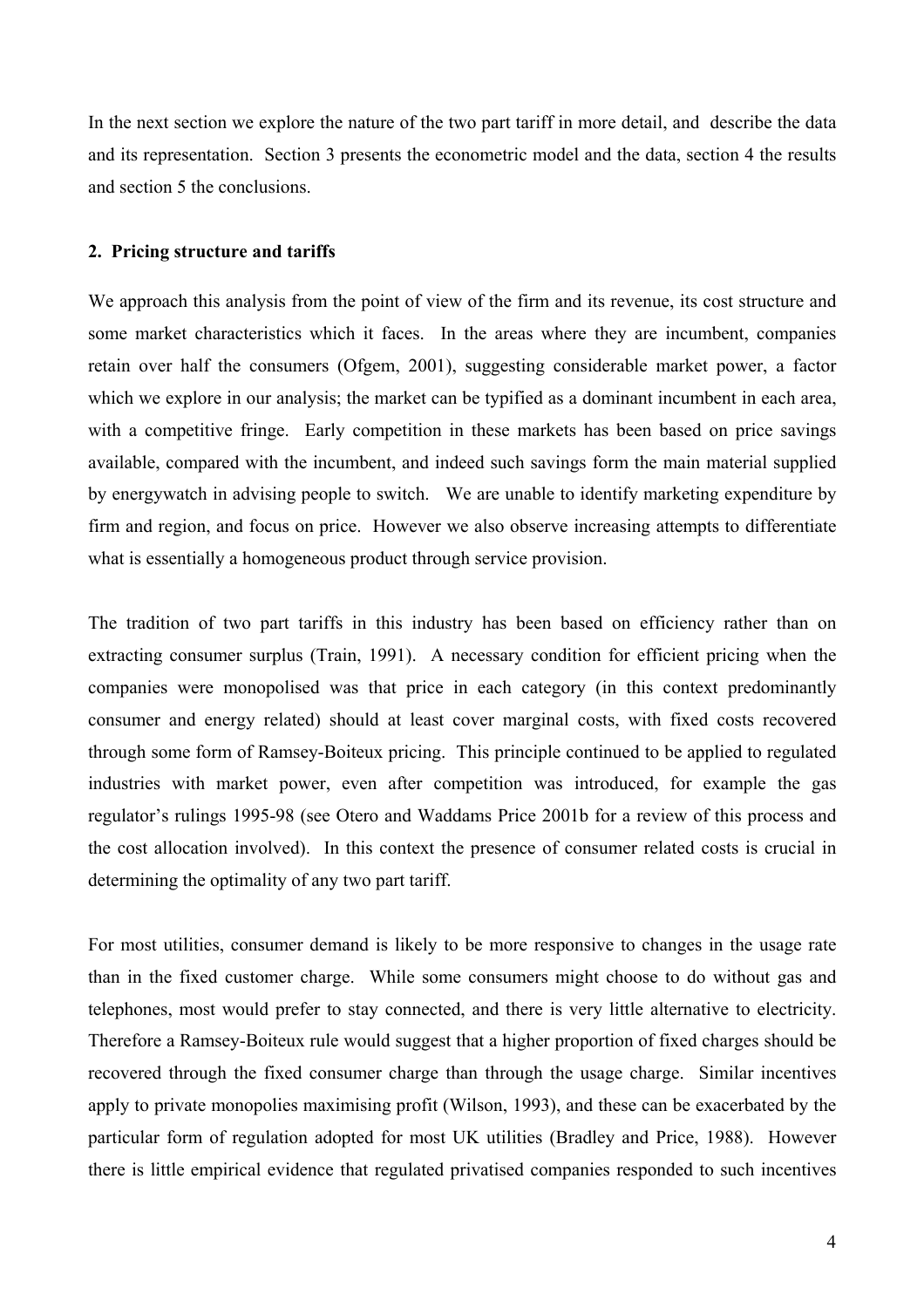before competition threatened (Giulietti and Waddams Price, 2000). In telecoms, line rentals did increase significantly relative to unit charges, but technological change was probably the main impetus.

The superiority of optional two part tariffs has long been known in a regulated or state owned monopoly setting (e.g Willig, 1978). Wilson (1993) points out that such tariffs are common in competitive industries such as airlines and for advertising space, as well as in rental of photocopying machines. A model with Bertrand competition would match the observations of firms in retail electricity both in offering unlimited quantities and in their attempts to differentiate the product.

We use the following notation to denote the two-part tariffs which are offered. J companies *j*=1,…,*J* offer customers a quantity  $q \in [0, \infty)$  kWh. Consumers pay a price per unit *RC<sub>i</sub>* plus a standing charge *SC<sub>i</sub>* so that  $T = SC_i + RC_jq$  represents a potential customer's total bill for consumption level *q*. We estimate the relation between  $UP<sub>j</sub>$  and  $RC<sub>j</sub>$  over a sample of seventeen different brand names in fourteen different regions, and for three methods of payment. Many of the distinct brand names have evolved from local incumbent suppliers who have since been taken over or merged with others.

Investigating the relationship between  $SC_j$  and  $RC_j$  raises the issue of simultaneity, given that both *SC* and *RC* are means by which the firm raises revenue, and are therefore likely to be determined together. The way in which tariffs are marketed suggests that the flat rate is determined first. (Many companies advertise tariffs on the basis of low or zero standing charge, some on the basis of total bill but very few on the basis of low marginal energy costs<sup>1</sup>). We therefore model the relationship as unit charge dependent on a standing charge which is determined by marketing strategy. A general test of misspecification and a test of exogeneity of standing charges is used to test this intuition.

We included tariffs with no standing charge, but with a high unit charge for the first few units, and tariffs with a standing charge and two running rates. We have reconfigured these tariffs as having 'virtual' standing charges and a single energy charge for consumption levels above that where the

 $\overline{\phantom{a}}$ 

<span id="page-5-0"></span> $<sup>1</sup>$  An exception is TXU's staywarm tariff, where charge is determined by size of house and household rather than</sup> consumption, but which is only available to pensioners. This tariff has not been included in the analysis.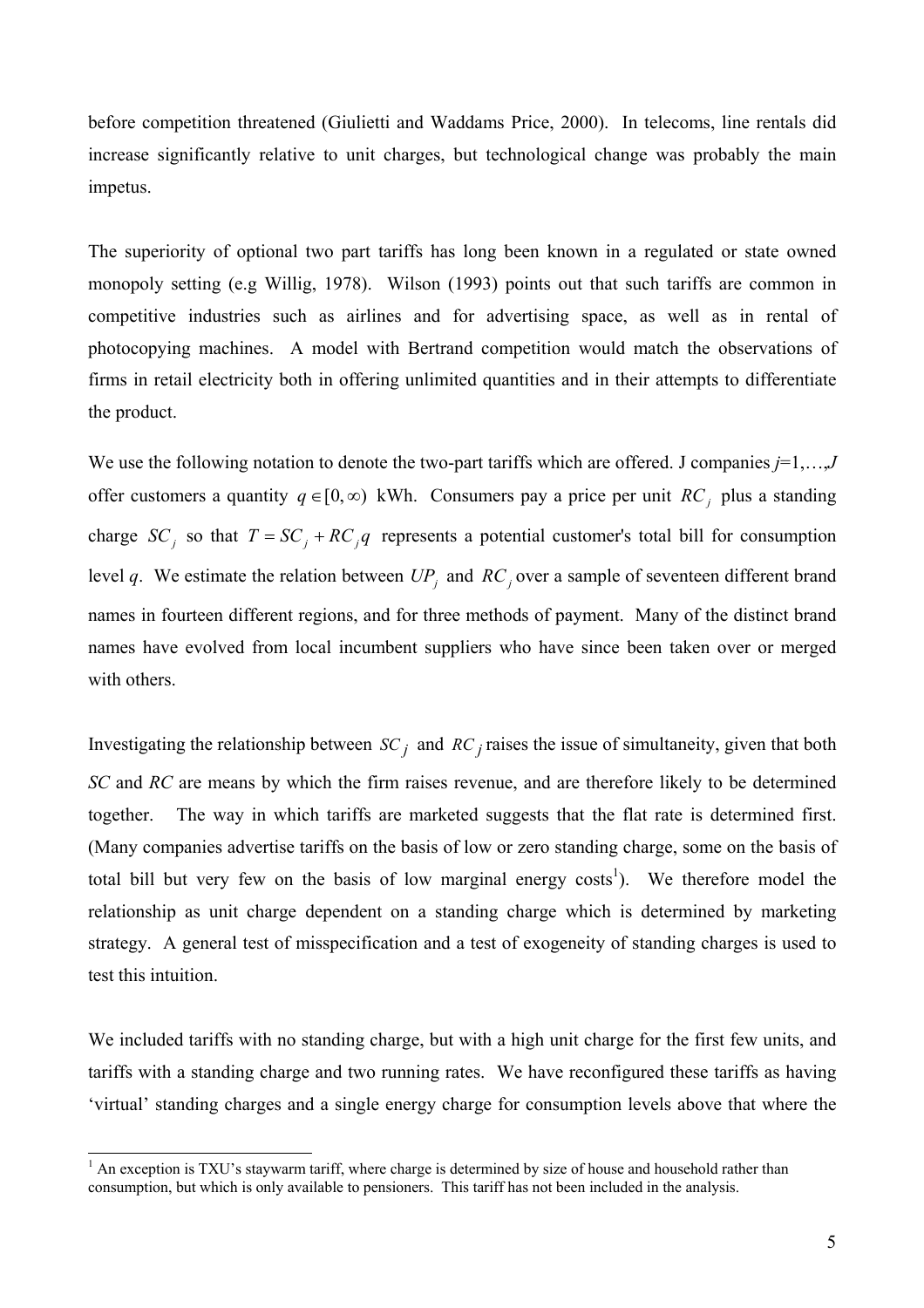lower unit charge is applicable. We compare results from these 'virtual' standing charges with those of the more conventional two part tariffs (a description of how we obtain this virtual standing charge is given in appendix B).

The companies whose tariffs we examine are the surviving electricity incumbents and some new entrants to the industry. Not all companies operate in all regions, but there were seven former Public Electricity Suppliers operating nationwide, using thirteen of the brand names. The other four brands are entrants to the market, by far the largest of which, British Gas, is the incumbent in the gas market. The fourteen regions are those in England, Scotland and Wales which were formerly defined by Public Electricity Suppliers. Retailers must pay for the energy they supply, but costs for individual retailers are confidential. Distribution costs form 25-30% of the final bill and vary across regions according to the charges levied by the local distribution company, but are levied equally on all suppliers using that distribution network. Distribution charges are generally in the form of a two part tariff, a charge per consumers and a charge per unit of electricity carried, and are usually higher for prepayment than for other consumers (see below for definition of payment methods). Transmission costs account for about 10% of residential final bills and vary by region. Both distribution and transmission costs are included in our analysis.

Costs of retailing depend on payment method, quite apart from any additional prepayment element in the distribution charge. The three payment methods are standard credit (payment in arrears after receipt of a quarterly bill); direct debit (monthly amounts deducted directly from a consumer's bank account); and prepayment, where supply is activated by insertion in the meter of a precharged 'smart card' or key. Automated direct debit is the cheapest for the retail company to operate, and prepayment the most expensive because of the cost of handling frequent small cash transactions. We estimated three regressions relating unit prices to standing charges, one for each payment method.

The fourteen areas effectively constitute separate markets (resale of electricity is impractical and usually illegal); we include characteristics of these markets, viz. the total number of consumers, the average income in that region and the geographical area covered. We allow for brand dummies that will capture any supplier specific factors which are reflected in tariffs, and test for significant differences between brands which are owned by the same company. We use British Gas, the most successful entrant, which offers tariffs in all regions, as our base case in the non parsimonious model.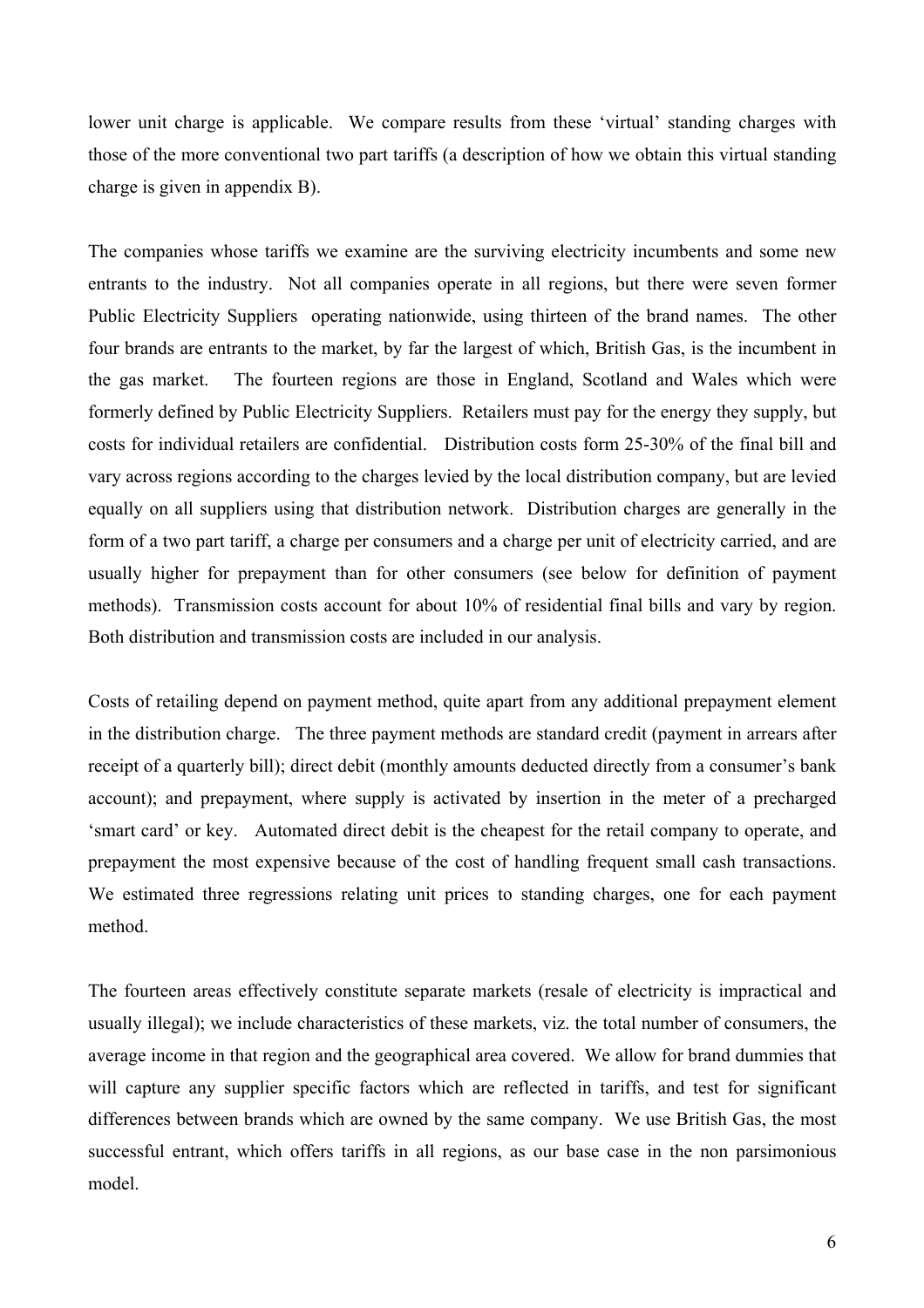#### **3 Econometric model and data**

We suggested above that there is an implicit function relating the two components of the tariff, standing charge and unit charge. Given the affine structure of the two part tariff, we construct a simple functional relationship. This could be considered as the trade-off between the two parts of the tariff, where one must be increased if the other is reduced, to maintain the same level of revenue (Gibson and Price, 1986) In this paper we specify that function, assuming initially that it is linear. We use the running charge as the primary endogenous variable and standing charge as the endogenous control variable. The statistical significance of a linear relationship would confirm the substitutability of two part tariff structures in contributing to revenue. A single price would not have this flexibility. Companies who add a second unit rate to their tariff might do so to increase the flexiblility of their pricing policy even further. This is of particular interest at a time of deregulation, when competition may induce innovative tariff structures (Bennett et. al., 2002).

The generic model is

$$
RC_{j,r}^{m} = \alpha_{11}^{m} SC_{j,r}^{m} + \alpha_{12}^{m} VSC_{j,r} + \sum_{j=1,...,J} \alpha_{2}^{m} S_{j} + \alpha_{3}^{m} VDC_{r}^{m} + \alpha_{4}^{m} FDC_{r}^{m} + \alpha_{5}^{m} CUS_{r} + \alpha_{6}^{m} CUS_{r} + \alpha_{7}^{m} INC_{j,r} + \alpha_{8}^{m} ARE_{r} + e_{j,r}^{m},
$$
  

$$
r=1,...,R_{j}, j=1,...,J, m = \text{standard credit, direct debt, prepayment}
$$
 (1)

We denote by  $T = \sum_{j=1,...,J} R_j$  the number of observations in each equation with  $R_j$  the number of regions (distribution areas) where a supplier *j* offers its tariffs. Our formulation accounts for the fact that though we have the same number of observations in each payment method equation, we do not have an identical number of regions for each supplier.

 $RC_{j,r}^m$  = unit price in pence per kWh of a two part tariff for the payment method *m* offered in region *r* by supplier *j*, or the final running rate where there is more than one;  $SC_{j,r}^{m}$  = annual standing charge in pence;

 $VSC_{j,r}^{m}$  = dummy which takes the value 1 for tariffs having more than one unit price and for which a "virtual" annual standing charge was computed, otherwise 0;

 $S_i$  = company dummy which takes the value 1 if the tariff belongs to supplier *j* ;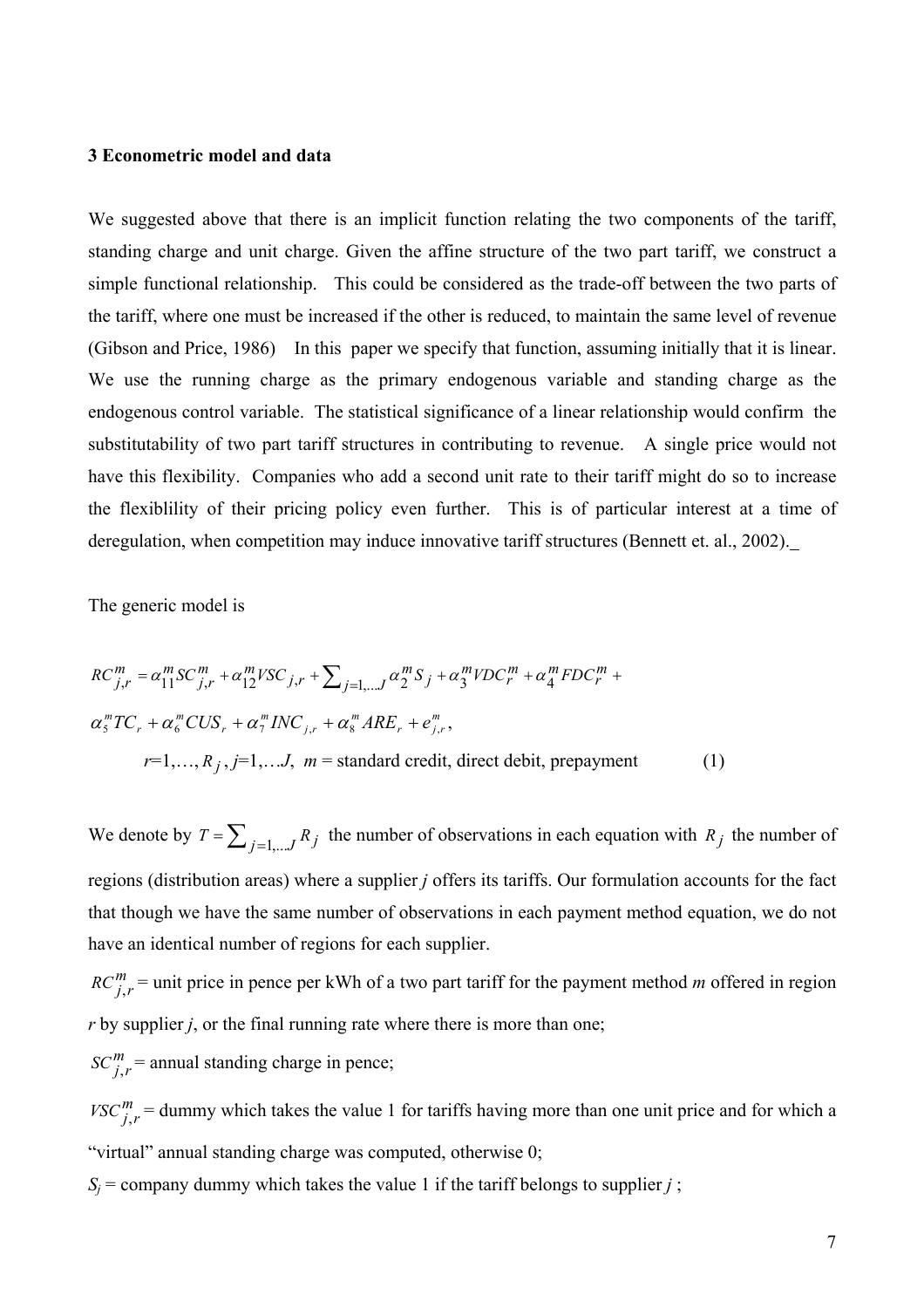$VDC_r^m$  = distribution charge in pence per kWh;

 $FDC_r^m$  = annual distribution charge in pence;

 $TC_r$  = transmission charge in pence per kWh;

 $CUS_r$  = number of distribution customers in region *r* for all payment methods;

 $INC_{j,r}$  = dummy which takes the value one if the tariff is offered by a company *j* that is incumbent in the corresponding region *r*;

 $ARE_r = size of the distribution region r$ 

 $I_r$  = gross income per head in region *r* 

 $e_{j,r}^m$  = residual of the equation corresponding to the payment method m.

Each equation estimates the rate at which companies substitute unit price for standing charges, which we expect to be negative since they are complements for the company in terms of raising revenue. Firms facing higher costs (distribution or transmission) would charge a higher unit price for any given standing charge, so we would expect the coefficients on these costs to be positive. Costs, especially marketing costs, may also be increased (with similar consequences) for markets with larger physical areas. A higher number of consumers may allow for some economies of scale in retailing, which would lead to lower unit charge for any level of standing charge, i.e. be associated with a negative coefficient.

In terms of market characteristics, areas with higher income may be associated with higher standing charges, since consumption is positively related to income, but at a decreasing rate. The prepayment market caters for lower income consumers than other tariffs, and so the relationship between standing charge and unit price may be different. However we expect a tariff for a given supplier in a particular region to be correlated across the three payment methods, and this affects the methodology used.

Market power of incumbents, all of whom had retained a market share of more than 50%, would be reflected in higher *level* tariffs, and a positive coefficient for the incumbency dummy. Since we have identified suppliers by the brand names used, we also test for similarities in the relationship bewteen different brand names used by the same company in different regional areas.

We rewrite (1) in compact form for each payment method equation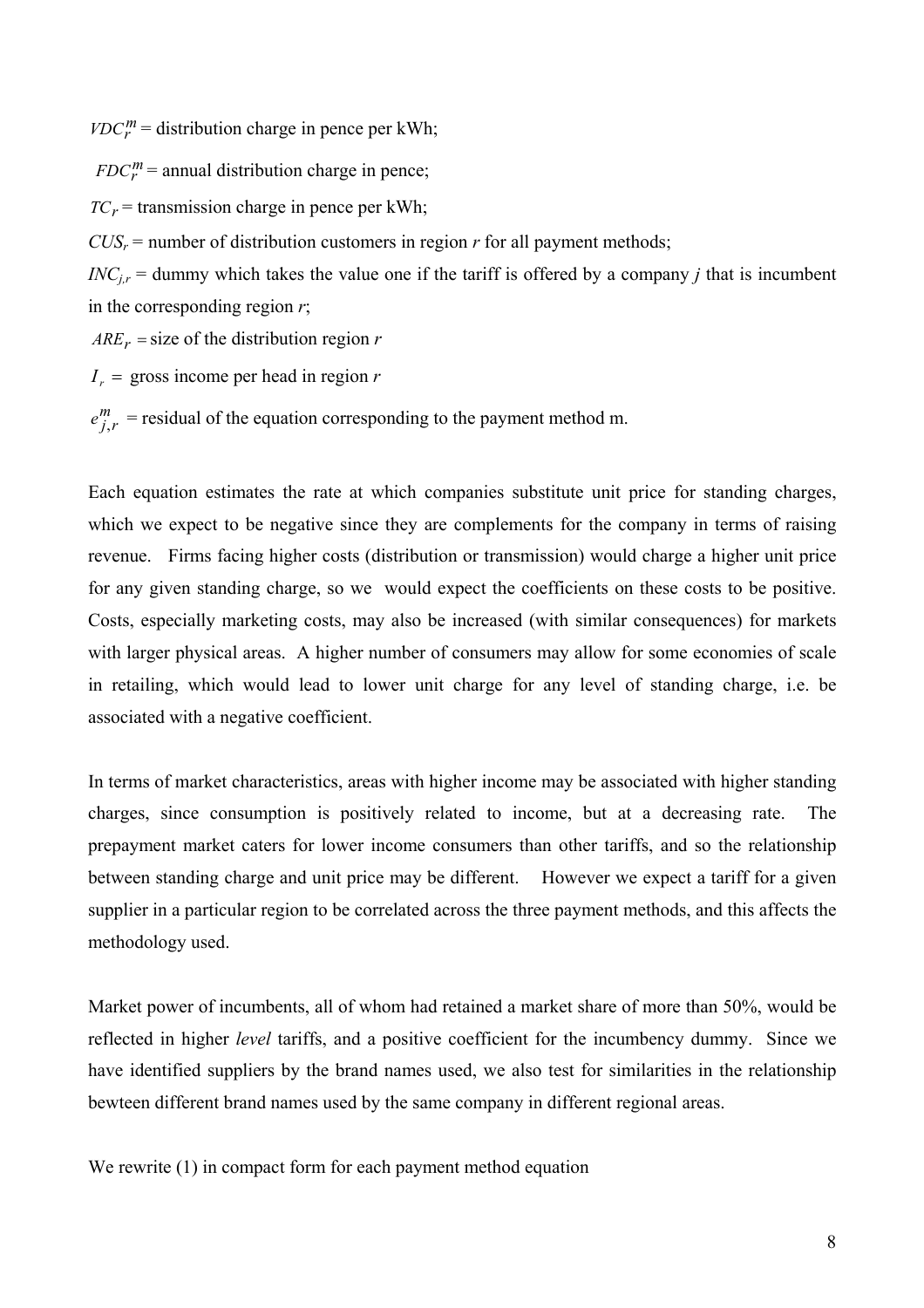$y^m = X^m \beta^m + e^m$ ,  $m =$  standard credit, direct debit, prepayment (2)

#### *3.1 Data*

We have 152 sets of pricing data relating to 14 regions, 17 brand names and three payment methods. The pricing data are from the *energywatch* website. Transmission charges are available from the National Grid Transco web site (National Grid Transco, 2002). Distribution use of system charges are published by the Electricity Association (Electricity Association 2001) and comprise fixed and variable elements, the former charged per consumer and the latter per unit of energy distributed. We use the total annual charge levied for a typical domestic customer with a demand of 3300kWh per year. The transmission charges are those levied during the period 16:00 hours to 19:00 hours. Figures for both distribution and transmission charges were for the year 2002.

Table 1 shows descriptive statistics for the main variables of the models.

#### *Table 1 about here*

Because we expect similarities in the relationship across the three tariffs for a given market and supplier, we ran a least squares regression for each payment method separately and investigated the correlation between the estimated residuals of the three equations. Correlation between the residuals for the standard credit and direct debit equations is significant at 1%; for prepayment and standard credit at 10% and between prepayment and direct debit at 20%. Because of this correlation between the residuals we use a Seemingly Unrelated Regressions (SUR) approach. Before estimating the SUR we tested for conditional heteroskedasticity within each equation in the model including all continuous variables using White's (1980) asymptotic  $\chi^2$  test, and do not reject homoskedasticity for the first and third equation. The result of the test also supports the linear model specification for these equations. However, for direct debit, we reject this hypothesis. A computation of the coefficient of variations of the running charges show that this element of the two-part tariffs vary more across companies and regions, perhaps reflecting an attempt by suppliers to differentiate their tariffs more in this more actively competitive market. In the non parsimonious model (shown in the appendix as table 4) we chose British Gas as the base group since it is the major non incumbent player. To derive the parsimonious version, reported in table 2, companies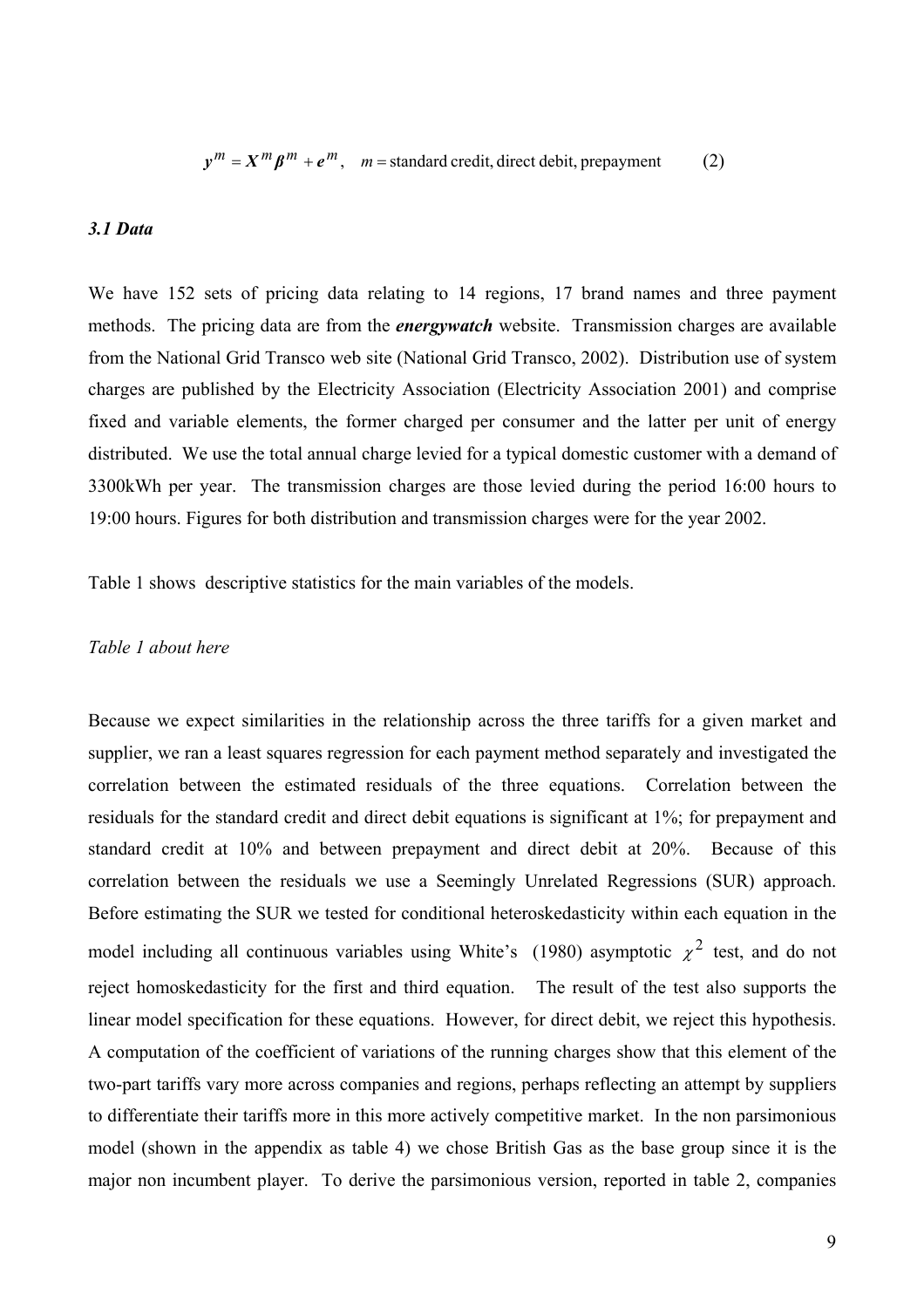were eliminated through a stepwise regression in each equation before estimating the pooled sample regression. It is this group of 'excluded companies' which forms the base case for the parsimonious version.

We investigated the exogeneity of standing charge in the three equations simultaneously. There might be obvious reasons to think that standing charges in a two part tariff are not exogenous. This non-exogeneity could explain the failure of the White misspecification test for the direct debit equation, reported above. In order to test simultaneously for the exogeneity of standing charges in the three equations of the SUR model we used the level of standing charges for the first period for which this was available. In most cases this was February 1999, but for companies such as Amerada, Basic Power who entered the market later, we used the first published tariff. We employ the Hausman (1978)'s endogeneity test on the pooled sample regression of the SUR model. The motivation is that if there is a misspecification due to the non exogeneity of one standing charge in a particular equation, this misspecification would be transmitted throughout the system, so it is more relevant to test for the exogeneity on the pooled estimates<sup>2</sup>. We did not find evidence of endogeneity even at 10 per cent (the results are available upon request from the authors).

#### **4. Results**

#### *Table 2 about here*

As expected, we see a negative relationship between unit price and standing charge. For each one hundred pounds higher annual standing charge, the unit rate decreases by two and a half pence for standard credit and direct debit tariffs. The estimates of the coefficient of standing charges are not significantly different from each other in these two equations. This is a direct result of the structure of the discounts given for direct debit payment. Discounts for direct debit are shown in the lower value of the constant, while the slope coefficient relating running and standing charges remains the same. The relationship between the tariffs for different payment methods is shown in figure 1.

#### *figure 1 about here*

 $\overline{\phantom{a}}$ 

For prepayment tariffs the coefficient of standing charge is just over a third of that for the credit tariffs. For a household using the average annual consumption of electricity, 3,300 kWh, a pound

<span id="page-10-0"></span><sup>&</sup>lt;sup>2</sup> In each equation of the SUR we inserted the estimated residual from a regression of  $SC^m$  on the exogenous variable of the *m*th equation plus our instrument variable. We then estimated this augmented SUR model.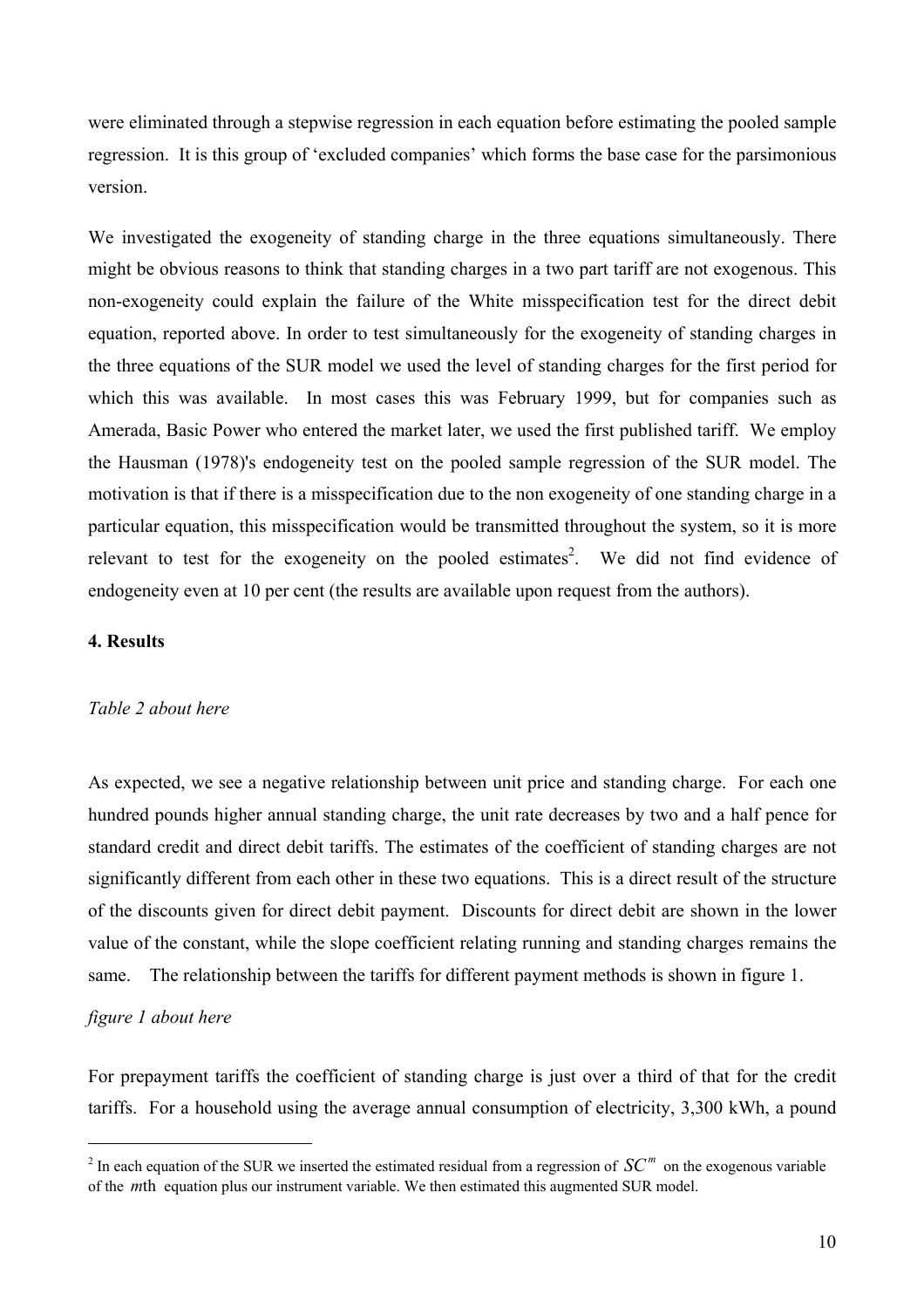decrease in the standing charge would be balanced by about an extra eighty pence energy charge for those on quarterly credit or direct debit tariffs. However a prepayment consumer with the same consumption would save only 30 pence on fuel charges by switching to a tariff with a one pound higher annual standing charge. Since average consumption of prepayment consumers is likely to be slightly less than for those on credit tariffs, the reduction in fuel charges would be even less.

The summary statistics in table 1 show that the average levels of both standing charge and unit price are higher for prepayment than for other payment methods, and this is reflected in the higher constant, and illustrated in figure 2. The constant could be regarded as the average running rate that would be charged if there were no standing charge. But in practice we see that such tariffs have two running rates, so this interpretation is misleading, and effectively there is always at least a 'virtual' standing charge. We would expect the final running rate to be a little higher for tariffs with no standing charge, to compensate for the lower revenue from consumers who use small amounts of electricity. We find that this is indeed the case for direct debit tariffs where the running rate is on average 0.14 pence higher for the same (implied) standing charge. We now identify the other factors that affect this trade off between standing charge and running rate.

An increase in any of the costs paid by supply companies for distribution and transmission raises the running rate paid for any given standing charge to the same extent on both credit and direct debit tariffs. Almost 90% of an increase in the variable distribution charge, and a quarter of an increase in transmission charge is passed on in the unit price. A one pound increase in the annual distribution charge per customer translates into about an increase of about a fortieth of a penny on the running charge, and annual cost of about 80 pence for the average user.

However for prepayment customers only the variable distribution charge seems to affect the running rate, and of this only 60% is passed on directly in the charge per kWh (compared with about 90% for the credit tariffs). The lower direct feed through into unit rates is partly reflected in the higher constant in the equation for prepay tariffs.

In markets which cover a greater area, there is a small but significantly higher unit charge for credit consumers, but not for prepayment customers. This is consistent with higher marketing costs in large areas, since there is much less aggressive marketing of prepayment tariffs. Higher consumer numbers (i.e. a bigger total market of consumers paying by all payment methods) lead to some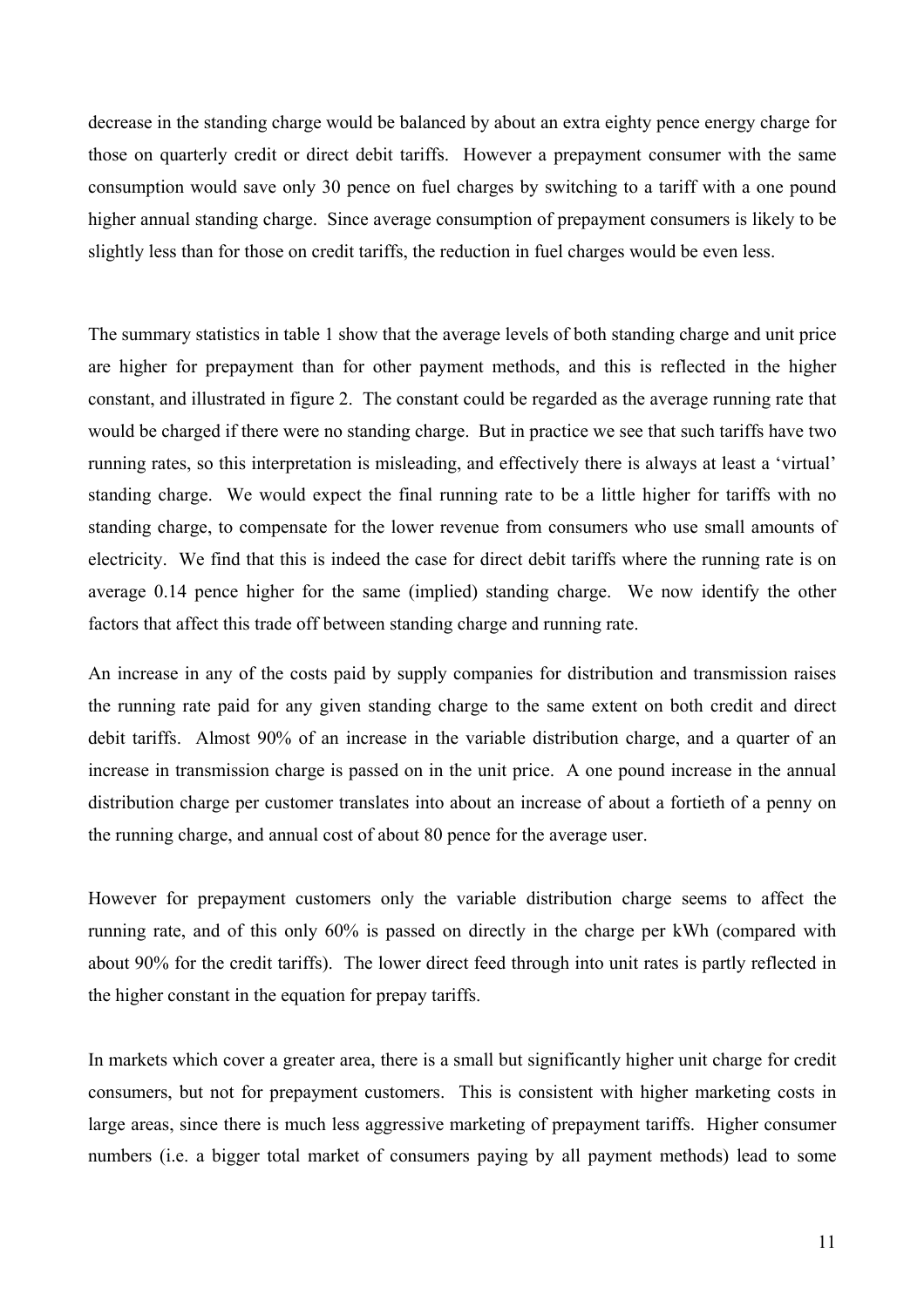reduction in unit prices to the same extent in all three payment methods, suggesting some economies of scale which are passed on in lower tariffs. The average income in an area does not affect the price relationship for any of the three payment methods.

We see that wherever a consumer is, the unit energy charge (for any given consumer charge) is likely to be significantly greater if bought from the local incumbent. The mark up varies between payment methods in a rather surprising way. It is highest for direct debit consumers (about 0.7 pence, twelve per cent of the average unit price), where consumer switching has been highest, 44% in 2001, the latest date for which such detailed figures are available (Ofgem, 2001). Just under a third of credit and prepayment consumers had switched at this time, where the incumbency markups are three fifths and one fifth of a penny, 7% and 2% respectively.

While electricity is essentially a homogeneous product, companies make great efforts to differentiate their services, and we explored whether the price relationship varies between brands, apart from incumbency. In the parsimonious equation, five brands act as the base group, namely Scottish Power, SWALEC, SWEB, SEEBOARD and Yorkshire. All had been regional incumbents, but SWALEC, SWEB, and Yorkshire were offering tariffs only in their local areas, and operating under other brand names elsewhere. The two brands with close to national coverage who form the base group are Scottish Power and SEEBOARD, and brand dummies indicate differences from this base pair.

Across the market as a whole the model identifies a little more brand differentiation for standard credit than for the other two payment methods, with eight brand dummies significantly different from the base group rather than six. The maximum spread between company dummies is greater for prepayment than for the other payment methods, both including and excluding the smaller entrants. Of the incumbent brands with wide coverage who are not in the base group, London and npower charge less for standard credit and prepayment than the base pair, but there is no difference in direct debit charges; TXU charges more for both standard credit and direct debit, with no difference for prepayment; while Powergen charges more for standard credit and direct debit and less for prepayment. Manweb and Northern both have higher charges for one payment group, and Scottish Hydro for two, but are marketed only in their original incumbency region.

We compare these tariff differences with the percentage of consumers who have switched away from the incumbent suppliers in each area. Of those companies whose brands are associated with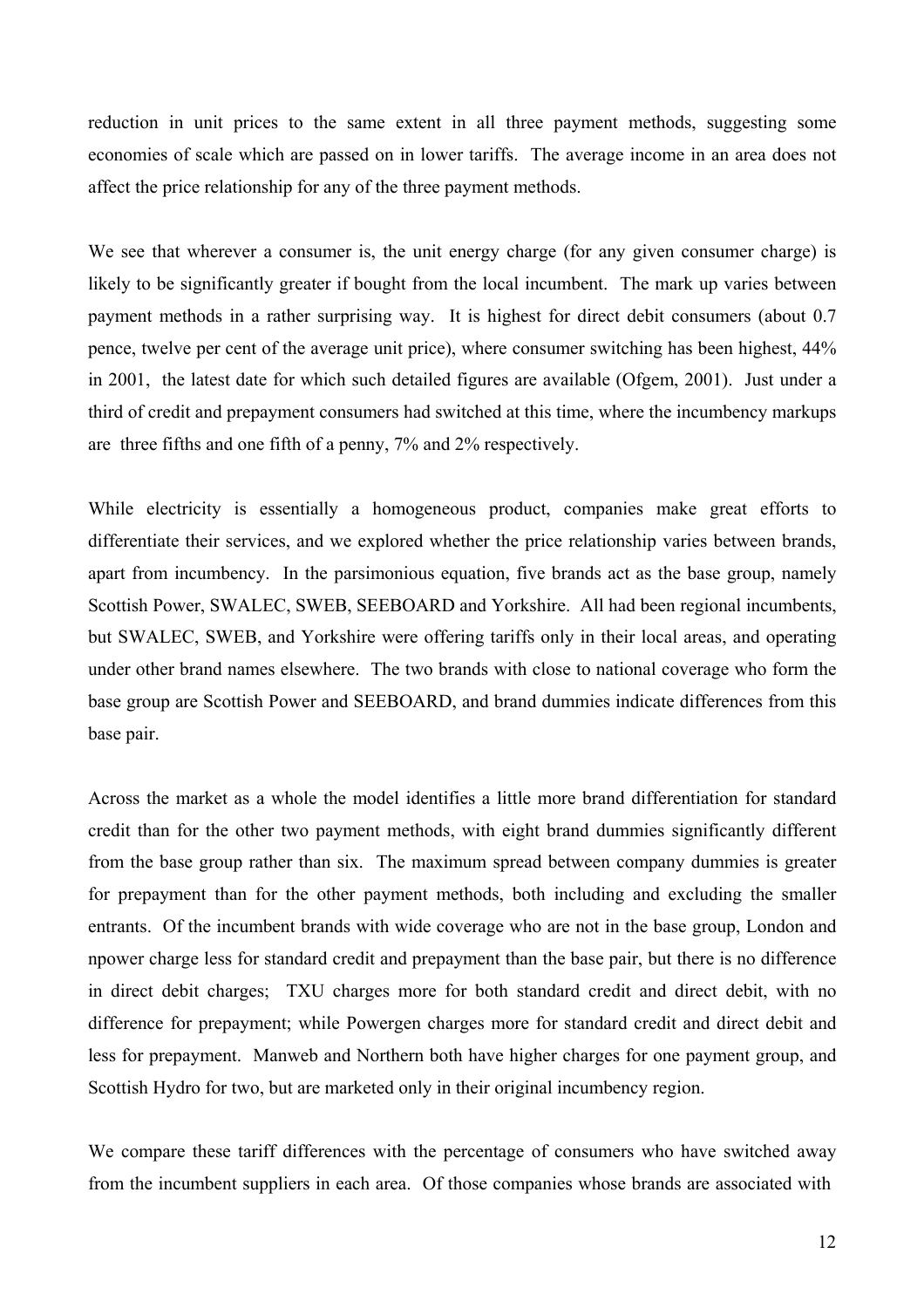higher tariffs (Northern, TXU, Manweb and Scottish Hydro), the first three have experienced consumers leaving at above average rates (41% and 39% compared with an average of 36%), while the fourth has a very low switching rate (19%) probably because of the particular characteristics and loyalty in that part of Scotland and the vertical integration of the Scottish electricity industry. Similarly London, associated with lower prices, has experienced lower than average switching rates in its incumbent area (32%). This provides some evidence that consumers may respond to incumbent prices in deciding whether to switch.

The main entrant into the market is British Gas, which charges less for prepayment, but has similar tariffs (when everything else is taken into account) to the base group. Other entrants (Amerada, Atlantic and Basic Power) all show some differences. Basic Power is cheaper for standard credit and prepayment consumers, but more expensive for direct debit; while Atlantic is cheaper for both credit tariffs, and Amerada is more expensive for prepayment users.

Since there has been rapid consolidation in the electricity supply industry, we used the brand dummies to explore whether those in similar groups demonstrated more similar tariffs than those outside the groups.

#### *Table 3 about here*

We see from tables 2 and 3 that some but not all members of four of the groups  $(A, B, C \text{ and } D)$  are included in the base, and therefore not significantly different from each other. Within group A, London charges significantly different tariffs from SWEB and SEEBOARD (both part of the base group), although London has owned SWEB for three years. In group B, Manweb charges significantly higher direct debit tariffs than Scottish Power (which is in the base group). In group C, npower has national coverage, while both Northern and Yorkshire charge significantly higher standard credit tariffs, and Yorkshire charges higher standard and prepayment tariffs than its parent. In group D it is Scottish Hydro which is the outlier, charging higher prices than others in its group in the standard credit and direct debit markets. Powergen and TXU, who amalgamated about six months after these price data, now in group E, are both outside the base group, and show dummy coefficients significantly different from each other in the direct debit and prepayment markets. This suggests little evidence that brands within the same group are more similar than brands under different ownership.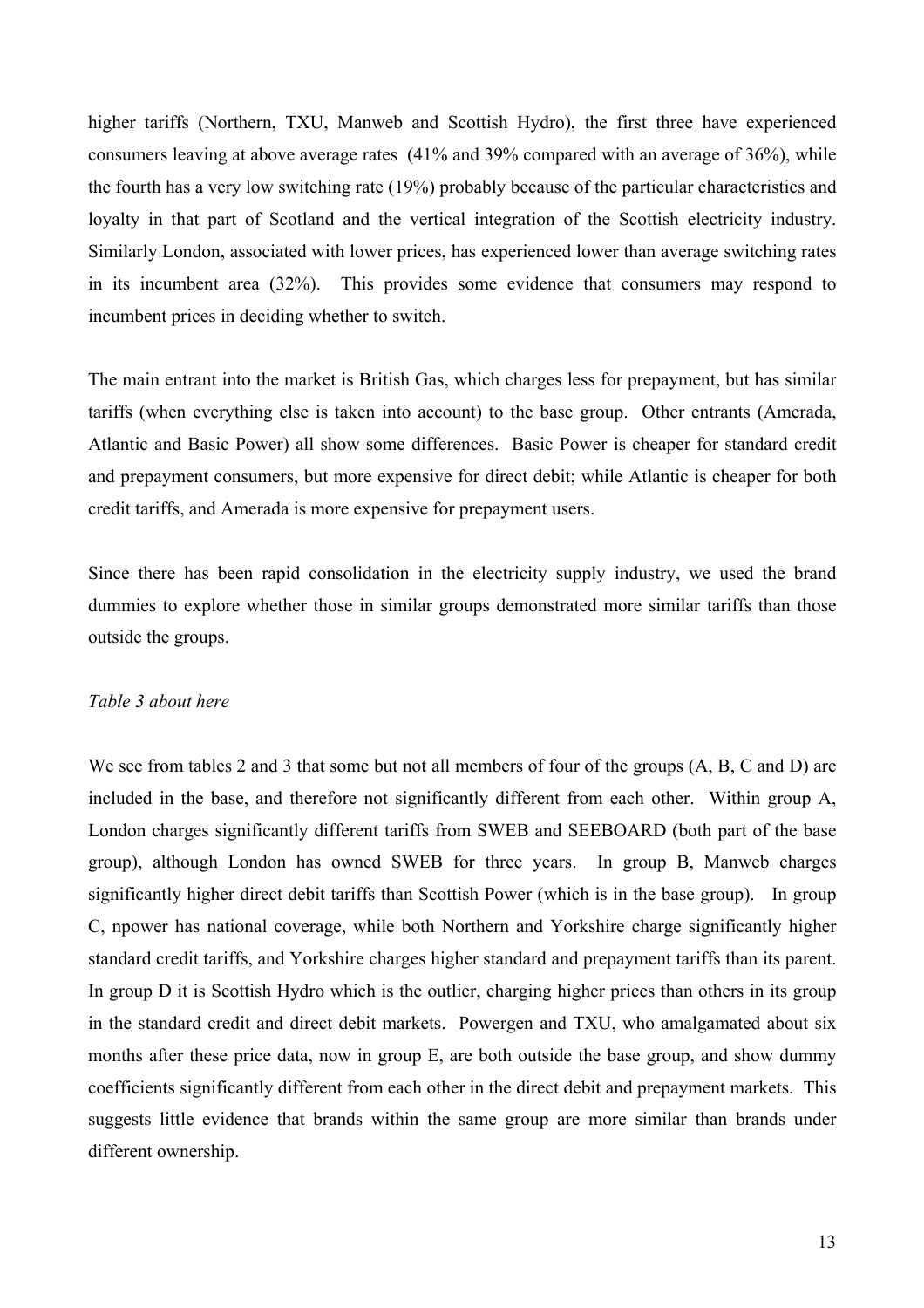#### **5. Conclusions**

The most remarkable difference in the general pattern is that between the two credit and the prepayment tariffs. There is no significant difference between the coefficients of any of the cost and market variables in the credit and direct debit tariff. The only differences are in the constant, the incumbency coefficient and the shift associated with multipart tariffs. The smaller constant for direct debit reflects the lower costs associated with such payment, but is partly a reflection of the (necessarily arbitrary) choice of the base group.

The significance of the virtual standing charge coefficient for direct debit but not for other payment methods is somewhat surprising. If the role of the higher 'final' running rate in such tariffs is to recoup revenue lost by those who use little electricity, and so do not fully cover the fixed costs of supply, then prices would be higher for tariffs where such low demand is more likely. Since average consumption of direct debit consumers is higher rather than lower than those on other tariffs, this may indicate some cross subsidy of low consumption prepay and credit consumers by high consumption direct debit users. Most intriguing is the relative size of the incumbency coefficients for different payment methods. A positive coefficient could be interpreted as indicating some continuing market power of incumbents, identified in Otero and Waddams Price (2001a), and in Giulietti et al (2001), both using 1999 data. However we note that the mark ups are higher both in absolute and relative terms for those payment methods where most switching has occurred, suggesting that caution is needed in interpreting the results as a direct indication of market power. In a dynamic market of this kind, it may be that that the lower mark up by incumbents for prepayment reflects the fact that incumbents' prices have been more recently regulated, and that entrants have not yet significantly undercut these prices.

Prepayment tariffs are much less sensitive to changes in costs than prices for other payment methods. Indeed differences in transmission charges and the fixed element of distribution costs seem to have no impact on tariffs, while only 0.6 of any increase in unit distribution charges are passed on, compared with about 0.9 for credit tariffs, a considerable difference even allowing for a one per cent higher average cost for prepayment. Similarly, the area of the distribution market has no effect on prepayment tariffs, while increasing the charge for credit tariffs, perhaps reflecting higher marketing costs across larger market area. The higher the number of distribution customers in a market the lower the tariffs, with similar coefficients across payment methods, suggesting some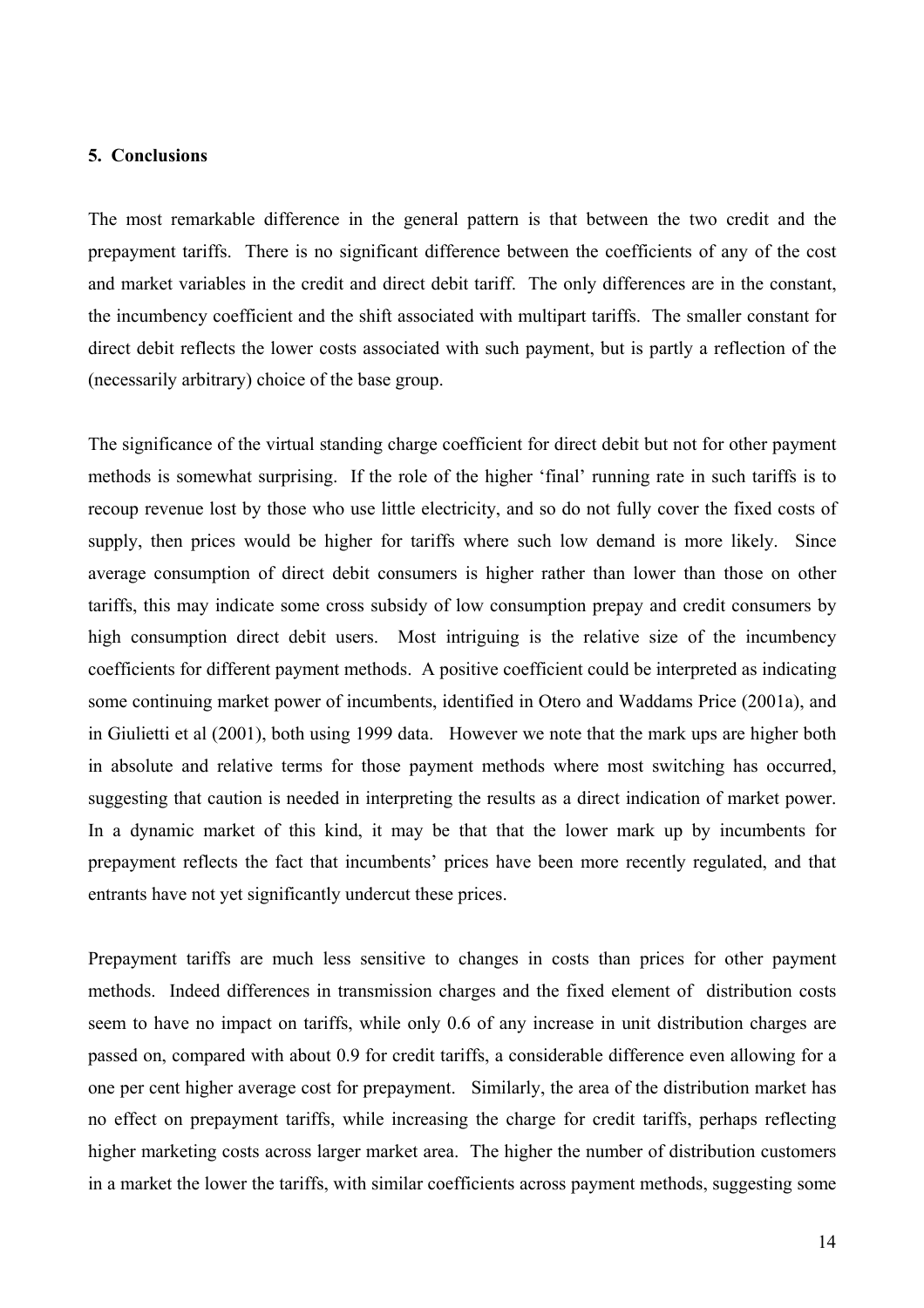economies of scale in billing activities in larger markets (the numbers are for all payment methods, since we did not have separate figures for each payment method). The average income per head in a region did not have a significant effect on the tariffs charged. While some brands have consistently higher or lower tariffs for some payment methods across markets, there seems little relationships between ownership of a brand and the tariffs it charges, even after several years of common ownership.

We see that while tariffs with fixed charges may be unpopular, they persist in these industries to reflect the predominance of costs associated with being a customer, rather than how much is consumed. Where they have been replaced by tariffs with an initial high running rate, the final running rate is rather higher for credit and direct debit tariffs. This is part of convincing evidence that the credit market (including direct debit) is a separate market from that for prepayment. Across the variables we see considerable similarity between direct debit and standard credit tariff structures, and corresponding differences between them and the prepayment structure. Cost differences which can be observed (transmission and distribution) are reflected much more closely in the credit tariffs. If higher area implies larger marketing costs, these seem not to be recovered from the prepayment market, either because they are not incurred for these consumers or because of allocation decisions within the firm. Demand characteristics of areas such as average income levels do not seem to affect any of the tariffs. However the effect of incumbency, while raising prices for all payment methods, does so much more for credit than for prepayment tariffs, although competition for credit customers has been much fiercer in the early days of the competitive electricity market.

After allowing for all these differences the unit charge for a prepayment consumers is higher, and does not fall so quickly if standing charge increases as for the credit tariffs. This may partly reflect the higher supply costs of prepayment, through handling cash. But it is also probably a reflection of

the more recent regulation of these tariffs. As the final price controls are removed from retail electricity tariffs, these results raise important issues for future regulation of the market under the provisions of the Competition Act 1998. The regulator needs to monitor both the mark ups which incumbents are able to charge, and the trend of this price differential over time, as well as how active consumers are in switching. Incumbent mark ups may be a disequilibrium sign of vigorous discounting by entrants, and their absence, as in the prepayment market, may indicate only lackadaisical rather than enthusiastic competition. However continuation of incumbent mark ups in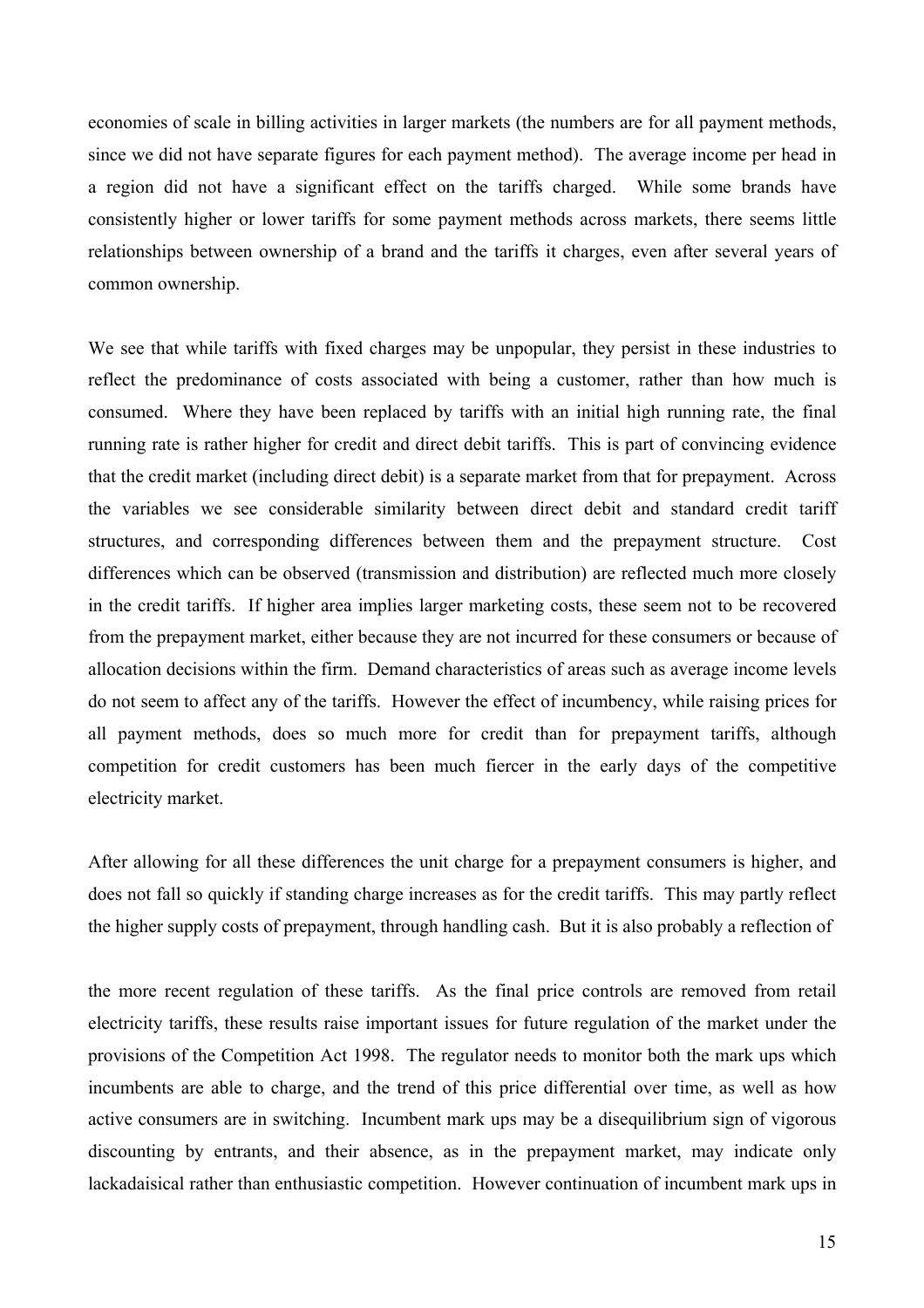equilibrium would raise two sets of concerns. First, If the market does not erode such price differentials it suggests that incumbents are able to abuse market power. Secondly, if particular groups of consumers are less likely to switch away from incumbents charging higher prices, it raises distributive concerns. This will be of particular concern to the regulator and the consumer watchdog, both of whom have statutory duties to take account of the needs of certain potentially vulnerable categories households. The different market structures also suggest that the regulator needs to continue separate monitoring of the prepayment market, where tariffs show very different characteristics from those in credit markets, and whose consumers have lower than average income.

#### **References**

- Bennett M., Cook D. and Waddams-Price C. (2002) Left out in the cold ? The impact of new energy tariffs on the fuel poor and low-income households, *Fiscal Studies,* 23, 2, pp 167-194.
- Bradley, I. and C. Price, 1988, Economic Regulation of Private Monopolies through Price Constraints, *Journal of Industrial Economics,* pp 99-106
- Brown, S. J. and Sibley, D. S. (1986) *The theory of public utility pricing*. Cambridge University Press, U.S.A.
- Electricity Association, 2001, *Electricity Industry review 5*, London
- Gibson, M. and C. Price (1986) Standing Charge Rebates, *Energy Policy*, pp 262-271
- Giulietti, M and Waddams Price, C. (2000) Incentive Regulation and Efficient Pricing Structures, [Centre fo](http://users.wbs.warwick.ac.uk/cmur/staff/giulietti/)[r Management unde](http://www.mgt.uea.ac.uk/people/waddams-c.asp)r R[egulation, Univ](http://www.warwick.ac.uk/fac/soc/Economics/waterson/)ersity of Warwick, research paper 00/2
- Giulietti, M, Waddams Price, C and Waterson, M (2001) "Consumer Choice and Industrial Policy: A Stud[y of UK Energy Markets", C](#page-0-0)entre for Competition and Regulation, University of East Anglia, Working Paper CCR 01-5
- Hausman, J. E. (1978). Specification tests in econometrics, *Econometrica*, 46(6), pp. 1251-1271
- Monopolies and Mergers Commission (1993) *Gas and BG plc* volume 3 of reports under the Gas and Fair Trading Acts, CM. 2317
- National Grid Transco web site, 2002, http://www.nationalgrid.com/uk/
- Ofgem (2000). *The structure of Electricity Distribution Charges*. Initial consultation paper. Distribution and financial affairs, December.
- Ofgem (2001) *Review of domestic gas and electricity competition and supply price regulation Evidence and Initial Proposals*, 72/01, November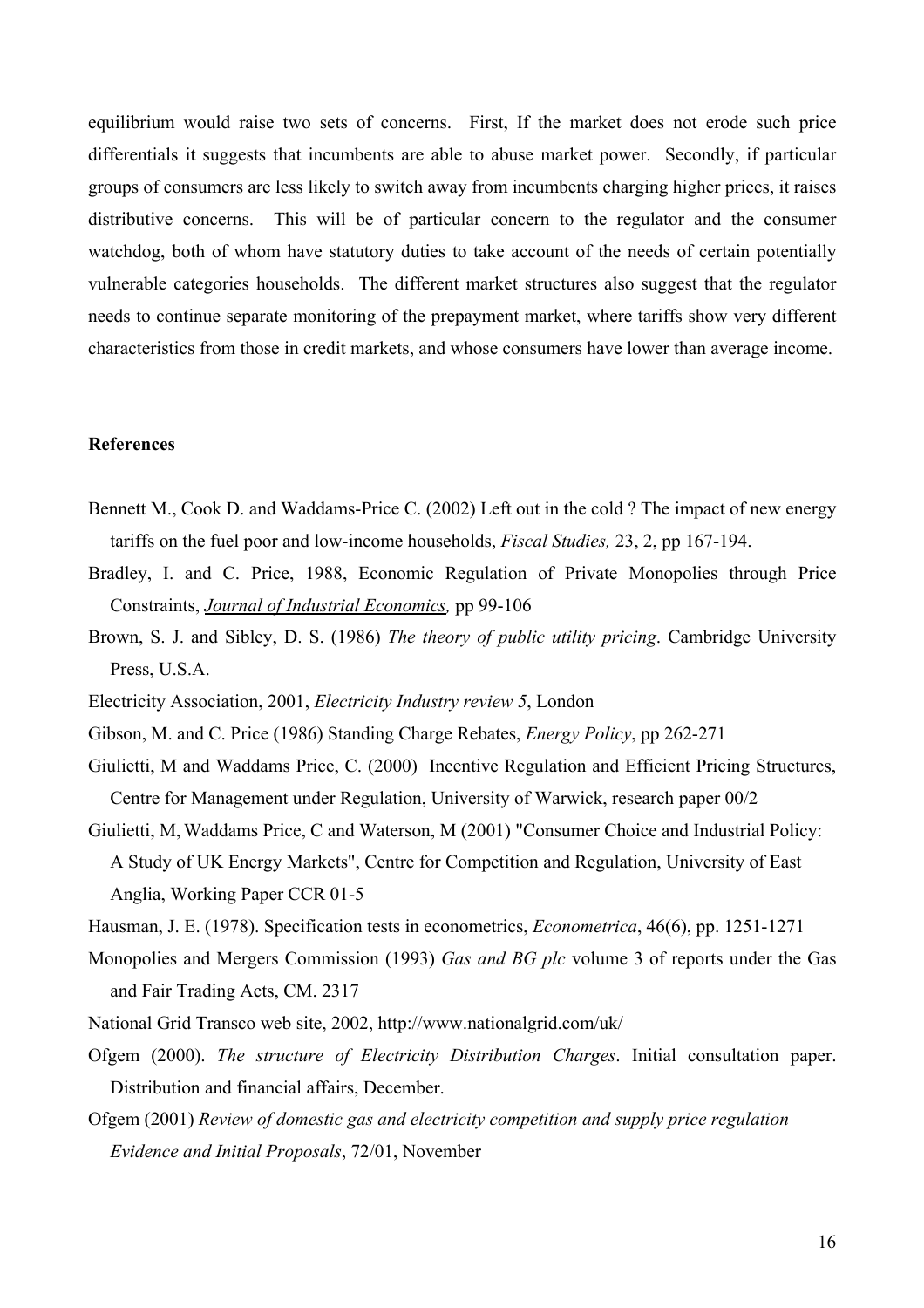- Oi, W. Y. (1971). A Disneyland Dilemma: Two Part Tariffs for a Mickey Mouse Monopoly. *Quarterly Journal of Economics*, 85, pp. 77-90.
- Otero, J. and Waddams Price C. (2001a). Price discrimination, regulation and entry in the U.K. residential market. *Bulletin of Economic Research*, 53(3), pp. 161-175.
- Otero, J. and Waddams Price C. (2001b). Incumbents and entrant responses to regulated competition: signalling with accounting costs and market prices. *Journal of Economics and Business*, 53, pp. 209-223.
- Train, K. (1991), *Optimal Regulation*, MIT press, Cambridge, Massachusetts.
- Waddams Price, C. and R. Hancock (1998), Distributional effects of liberalising UK residential electricity markets, *Fiscal Studies*, 19, 3, pp 295- 320
- White, H. (1980). A heteroskedasticity-consistent covariance matrix estimator and a direct test for heteroskedasticity. *Econometrica*, 48(4), pp. 817-838.
- Willig, R. (1978), 'Pareto-Superior Nonlinear Outlay Schedules', *Bell Journal of Economics*, 9(1), pp 56-69.
- Wilson, R. (1993). *Nonlinear pricing*, Oxford University Press.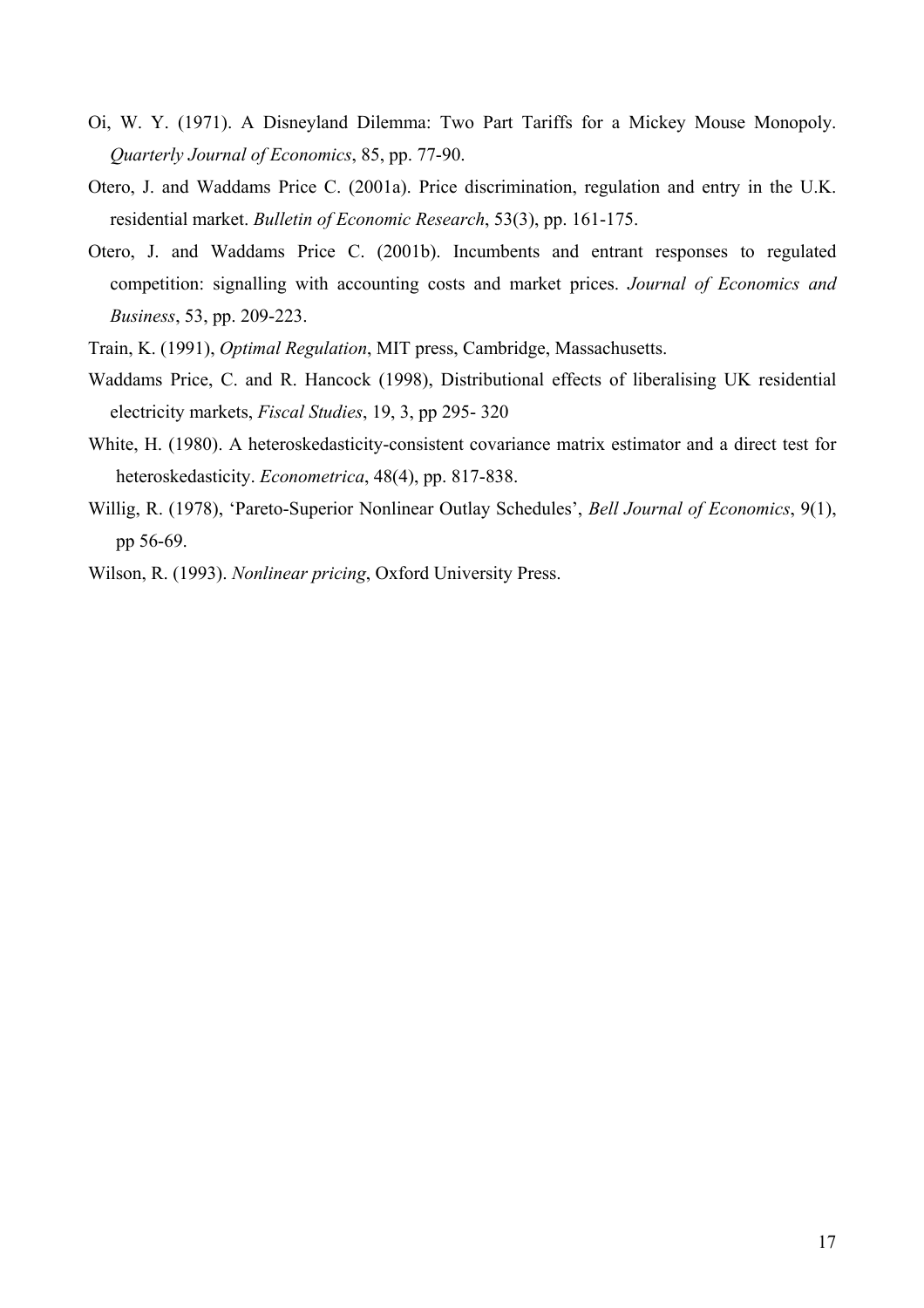# **Appendix A.**

*Table 1. Descriptive statistics*

|                                                          | Mean  | Std. Dev. | Minimum<br>Value | Maximum<br>Value |
|----------------------------------------------------------|-------|-----------|------------------|------------------|
| Unit price $p/kWh$ :                                     |       |           |                  |                  |
| Direct debit                                             | 5.648 | .566      | 4.61             | 7.07             |
| Standard credit                                          | 5.816 | .557      | 4.72             | 7.28             |
| Prepayment                                               | 6.390 | .605      | 4.86             | 7.28             |
| Global                                                   | 5.951 | .657      | 4.61             | 7.28             |
| Standing Charge ps pa:                                   |       |           |                  |                  |
| Direct debit                                             | 3854  | 1166      | 1432             | 7008             |
| Standard credit                                          | 4367  | 1076      | 1432             | 7008             |
| <u>Prepayment</u>                                        | 5649  | 1788      | 1153             | 12201            |
| Global                                                   | 4623  | 1571      | 1153             | 12201            |
| Unit distribution Charge p/kWh:                          |       |           |                  |                  |
| Non prepayment <sup>a</sup>                              | 1.300 | .369      | .86              | 2.02             |
| Prepayment                                               | 1.343 | .350      | .86              | 2.02             |
| <b>Fixed distribution Charge</b><br>ps pa per consumer : |       |           |                  |                  |
| Non prepayment                                           | 1495  | 658       | $\theta$         | 2471             |
| Prepayment                                               | 2563  | 1144      | 1139             | 4000             |
| Transmission Charge p/kWh:                               | 1.138 | .472      | .178             | 1.998            |
| Distribution Customers, 000:                             | 1804  | 663       | 592              | 3261             |
| Size of distribution area, sq kms:                       | 16028 | 11405     | 665              | 54390            |
| Average gross income/head, £spa:                         | 15232 | 1959      | 12743            | 20300            |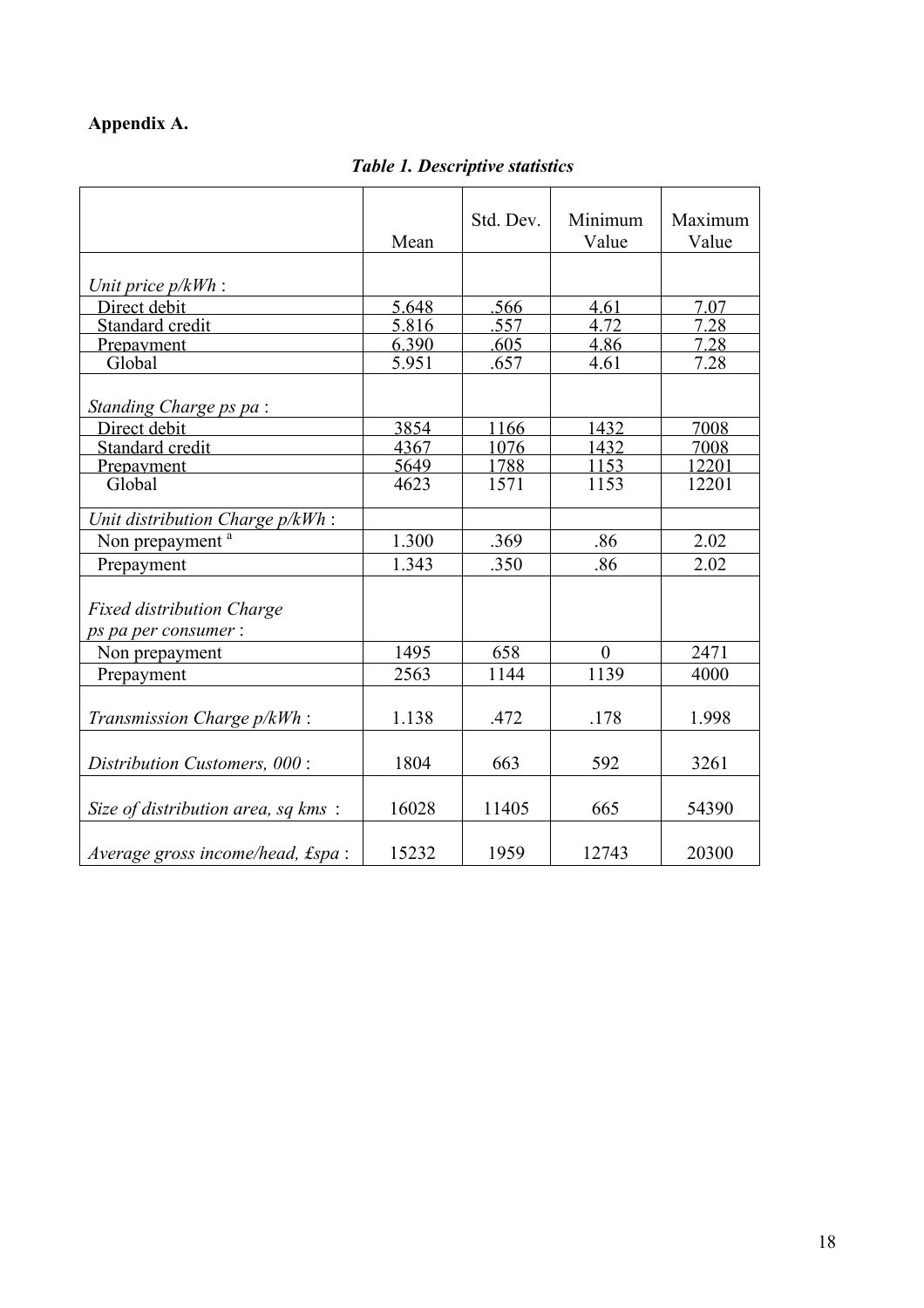## **Table 2. Parsimonious SUR results**

|                         | <b>Standard Credit</b>                              | Direct Debit                                        | Prepayment                                          |
|-------------------------|-----------------------------------------------------|-----------------------------------------------------|-----------------------------------------------------|
|                         |                                                     |                                                     |                                                     |
| Standing Charge         | $-2.49 \times 10^{-4}$ ***<br>$(1.23\times10^{-5})$ | $-2.55 \times 10^{-4}$ ***<br>$(1.28\times10^{-5})$ | $-9.12 \times 10^{-5}$ ***<br>$(1.61\times10^{-5})$ |
| Virtual Standing Charge |                                                     | $.139***$<br>(.016)                                 |                                                     |
| Amerada                 |                                                     |                                                     | ***<br>.817<br>(.067)                               |
| Atlantic                | $-111^{**}$<br>(.044)                               | $-0.292$ ***<br>(.045)                              |                                                     |
| <b>Basic Power</b>      | $-.216***$<br>(.050)                                | $.183$ ***<br>(.053)                                | $-.933***$<br>(.081)                                |
| London                  | $-103***$<br>(.023)                                 |                                                     | $-191***$<br>(.068)                                 |
| Manweb                  |                                                     | ***<br>.269<br>(.073)                               |                                                     |
| Northern                | $***$<br>.162<br>(.075)                             |                                                     |                                                     |
| npower                  | $-190$ ***<br>(.023)                                |                                                     | $-529***$<br>(.097)                                 |
| Powergen                | ***<br>.191<br>(.045)                               | $***$<br>.302<br>(.048)                             | $-0.443$<br>$(.067)$                                |
| Scottish Hydro          | $.277$ **<br>(.113)                                 | ***<br>.326<br>(.117)                               |                                                     |
| <b>TXU</b>              | $***$<br>.278<br>(.044)                             | $***$<br>.180<br>(.045)                             |                                                     |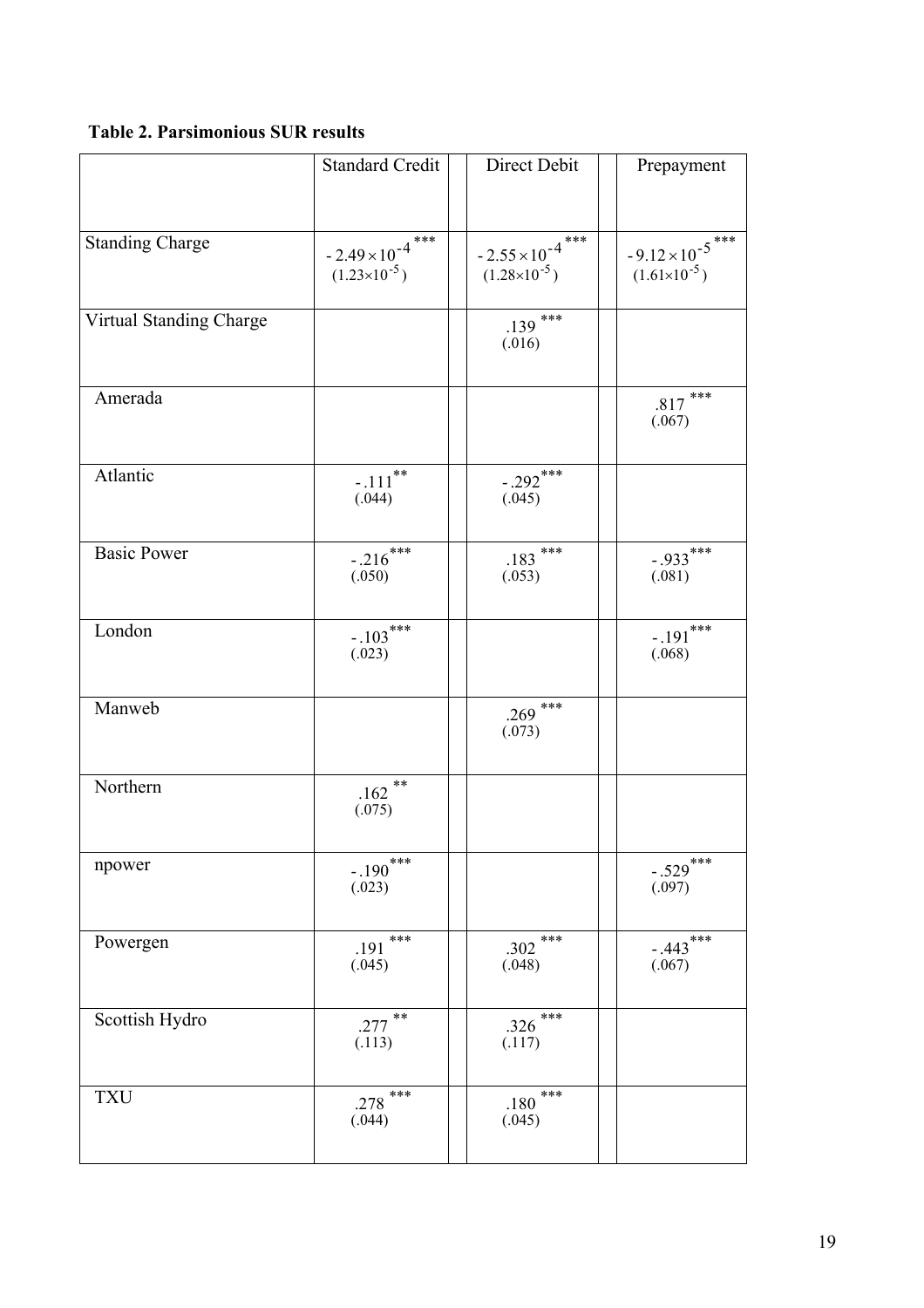| <b>British Gas</b>           |                                                       |                                                       | $-400***$<br>(.066)                                    |
|------------------------------|-------------------------------------------------------|-------------------------------------------------------|--------------------------------------------------------|
| Constant                     | $5.22$ ***<br>(.169)                                  | ***<br>4.80<br>(.145)                                 | $6.48***$<br>(.169)                                    |
| Variable Distribution Charge | $0.871***$<br>(.054)                                  | $0.894***$<br>(.056)                                  | $0.603***$<br>(.063)                                   |
| Annual Distribution charge   | ***<br>$2.41 \times 10^{-4}$<br>$(2.54\times10^{-5})$ | ***<br>$2.52 \times 10^{-4}$<br>$(2.60\times10^{-5})$ |                                                        |
| Transmission charge          | $.270$ ***<br>(.028)                                  | $.257$ ***<br>(.029)                                  |                                                        |
| Distribution customers       | $-1.38 \times 10^{-4}$ ***<br>$(2.73\times10^{-5})$   | $-1.29 \times 10^{-4}$<br>$(2.77\times10^{-5})$       | ***<br>$-1.50 \times 10^{-4}$<br>$(3.51\times10^{-5})$ |
| Distribution area            | $5.04 \times 10^{-6}$ ***<br>$(1.26\times10^{-6})$    | $5.54 \times 10^{-6}$ ***<br>$(1.30\times10^{-6})$    |                                                        |
| Incumbency                   | $0.579***$<br>(.045)                                  | $0.701***$<br>(.045)                                  | ***<br>0.191<br>(.066)                                 |
| Adj. $R^2$                   | .911                                                  | .913                                                  | .848                                                   |

Notes: standard errors in parentheses. \*. Significant at 10%. \*\*. Significant at 5%. \*\*\*. Significant at 1%.

Brands eliminated from parsimonious estimation: Southern, Scottish Power, Swalec, SWEB, SEEBOARD, Yorkshire. Gross income per head and annual distribution charges for prepayment consumers were not significant at 10%.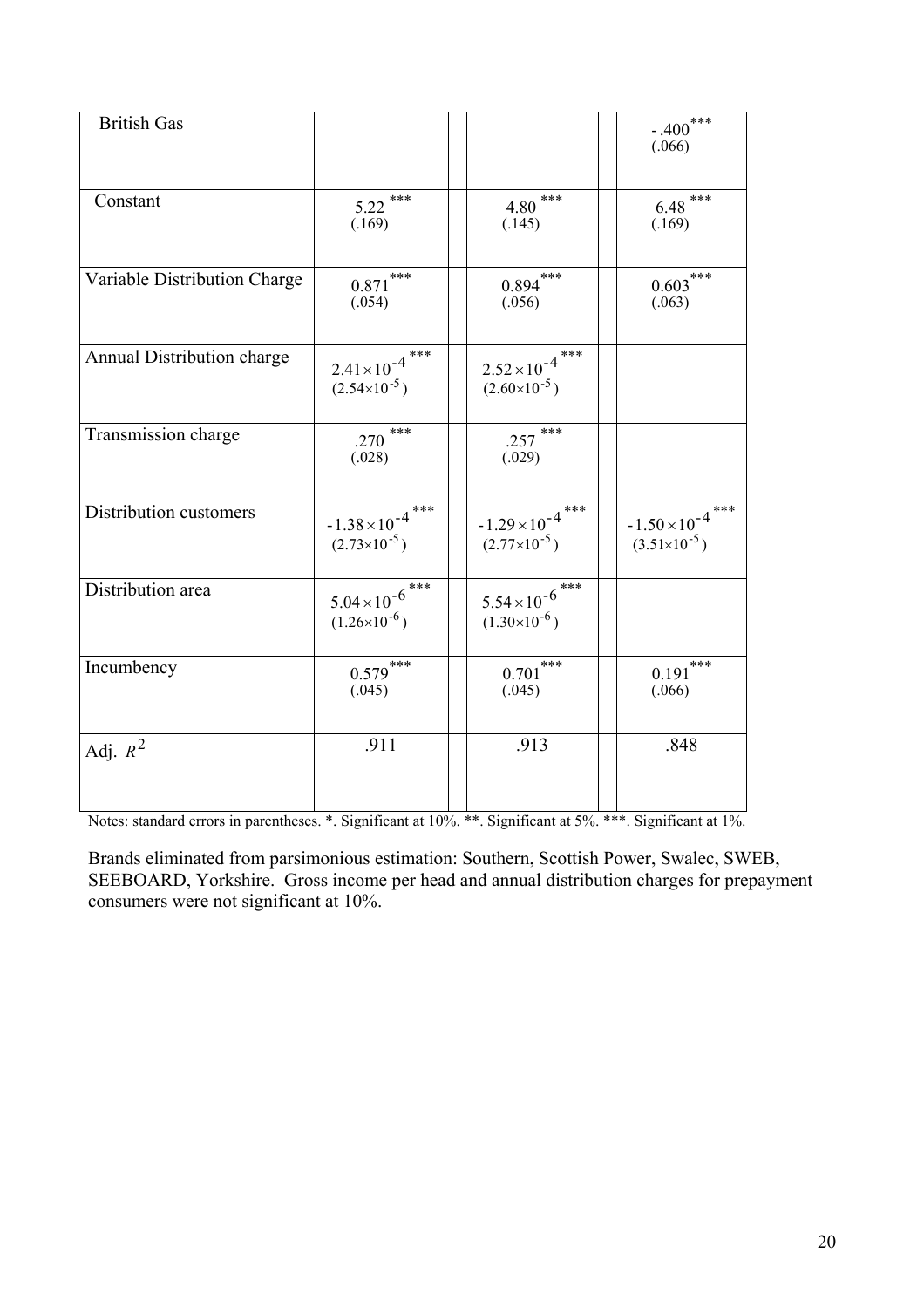| Table 3: Electricity supply brand names within the same ownership group |  |  |
|-------------------------------------------------------------------------|--|--|
|                                                                         |  |  |

| Group         |                                                                       |
|---------------|-----------------------------------------------------------------------|
| Identity      |                                                                       |
| A             | London, SWEB, SEEBOARD*                                               |
| B             | Manweb, Scottish Power                                                |
| $\mathcal{C}$ | Northern, npower (incumbent in Midlands), Yorkshire                   |
| D             | Scottish Hydro, Southern, SWALEC                                      |
| E             | PowerGen (incumbent in East Midlands), TXU* (incumbent in Eastern and |
|               | North West regions)                                                   |

\* acquired after the data analysed here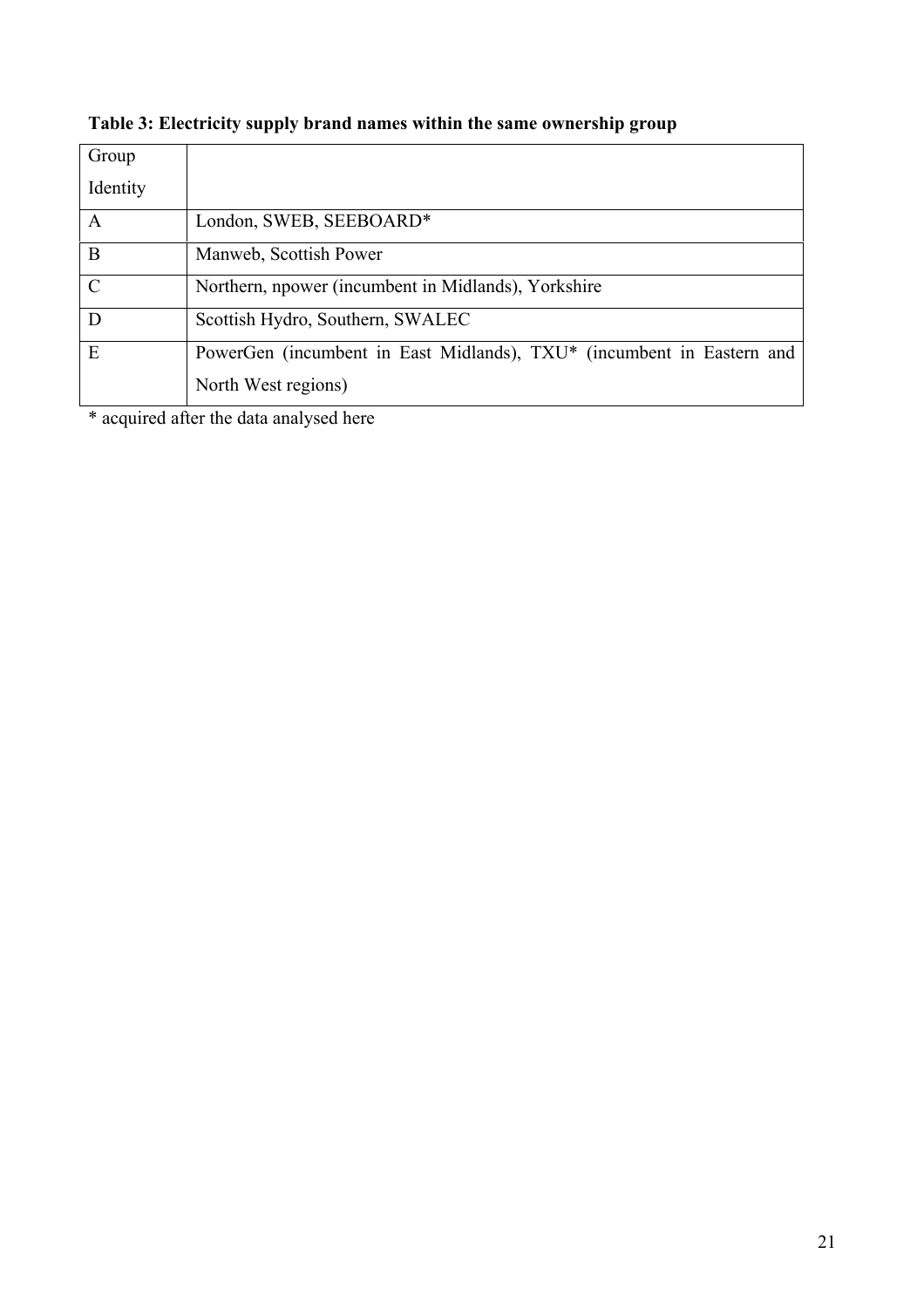|                                           | <b>Standard Credit</b>                                 | Direct Debit                                             | Prepayment                                        |
|-------------------------------------------|--------------------------------------------------------|----------------------------------------------------------|---------------------------------------------------|
| Standing charge (SC)                      | ***<br>$-2.63 \times 10^{-4}$<br>$(1.22\times10^{-6})$ | $***$<br>$-2.49 \times 10^{-4}$<br>$(4.05\times10^{-6})$ | $-8.39\times10^{-5}$ ***<br>$(4.15\times10^{-6})$ |
| Standing<br>Virtual<br>Charge (VSC) dummy | .233 ***<br>(.003)                                     | .220 ***<br>(.013)                                       | $114***$<br>(.03)                                 |
| Suppliers $(S)$<br>Amerada                | ***<br>$.190$ <sup>-1</sup><br>(.004)                  | $-0.054***$<br>(.016)                                    | ***<br>1.311<br>(.035)                            |
| Atlantic                                  | .099 ***<br>(.004)                                     | $-0.219***$<br>(.016)                                    | ***<br>.594<br>(.033)                             |
| <b>Basic Power</b>                        | $-.006$<br>(.004)                                      | .239 ***<br>(.017)                                       | $-456$ ***<br>(.036)                              |
| London                                    | $.021$ ***<br>(.005)                                   | .019<br>(.019)                                           | .285 ***<br>(.035)                                |
| Manweb                                    | .355 ***<br>(.007)                                     | $.497$ ***<br>(.025)                                     | $.496***$<br>(.04)                                |
| Northern                                  | $.409$ ***<br>(.006)                                   | .266 ***<br>(.020)                                       | .375 ***<br>(.025)                                |
| npower                                    | $-0.029$ ***<br>(.005)                                 | .007<br>(.020)                                           | $-.079$ <sup>*</sup><br>(.041)                    |
| Powergen                                  | .379 ***<br>(.004)                                     | $.378$ ***<br>(.015)                                     | .058<br>(.034)                                    |
| <b>SEEBOARD</b>                           | $-0.058$ ***<br>(.003)                                 | $-.004$<br>(.009)                                        | $.376$ ***<br>(.013)                              |
| Scottish Hydro                            | $.488$ ***<br>(.010)                                   | $.408$ ***<br>(.032)                                     | ***<br>.430<br>(.037)                             |
| Southern                                  | $.170$ ***<br>(.004)                                   | ***<br>.100<br>(.016)                                    | ***<br>.386<br>(.032)                             |
| <b>Scottish Power</b>                     | $.258$ ***<br>(.005)                                   | $.093$ ***<br>(.021)                                     | ***<br>.538<br>(.033)                             |
| <b>SWALEC</b>                             | .326 ***<br>(.007)                                     | .032<br>(.026)                                           | ***<br>.640<br>(.041)                             |
| <b>SWEB</b>                               | $.214$ ***<br>(.007)                                   | $.123$ ***<br>(.025)                                     | .200<br>(.043)                                    |
| <b>TXU</b>                                | .251 ***<br>(.003)                                     | $.177$ ***<br>(.009)                                     | ***<br>.367<br>(.016)                             |
| Yorkshire                                 | $.103$ ***<br>(.007)                                   | ***<br>.200<br>(.025)                                    | ***<br>.332<br>(.040)                             |
| Constant                                  | $5.103***$<br>(.010)                                   | $4.756***$<br>(.033)                                     | ***<br>6.00<br>(.087)                             |
| Per unit distribution<br>charge (VDC)     | $0.875***$<br>(.003)                                   | $0.881***$<br>(.011)                                     | $0.566***$<br>(.024)                              |

#### **Table 4. Non parsimonious SUR results of Unit prices for Standard Credit, Direct Debit and Prepayment (base company: British Gas)**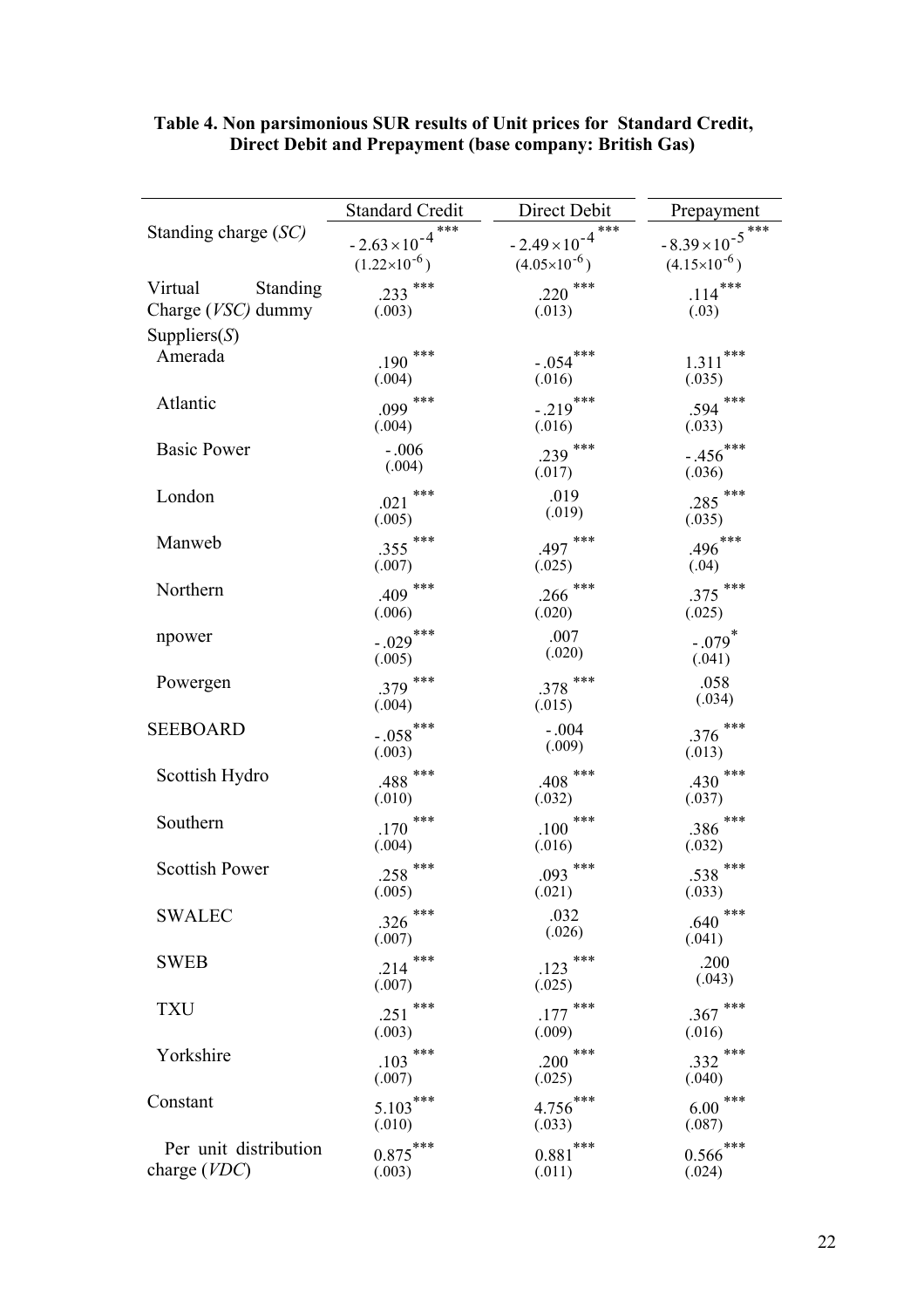| Distribution<br>Annual<br>charge $(FDC)$                                                                                      | $2.53 \times 10^{-4}$ ***<br>$(1.60\times10^{-6})$ | $2.54 \times 10^{-4}$ ***<br>$(5.74\times10^{-6})$     | $1.51 \times 10^{-6}$<br>$(4.92\times10^{-6})$     |
|-------------------------------------------------------------------------------------------------------------------------------|----------------------------------------------------|--------------------------------------------------------|----------------------------------------------------|
| Transmission<br>Charge $(TC)$                                                                                                 | $.284$ ***<br>(.002)                               | $.284$ ***<br>(.008)                                   | ***<br>.06<br>(.012)                               |
| Distribution customers<br>(CUS)                                                                                               | $-1.30 \times 10^{-4}$<br>$(1.73\times10^{-6})$    | ***<br>$-1.20 \times 10^{-4}$<br>$(5.87\times10^{-6})$ | $-1.51 \times 10^{-4}$<br>$(9.00\times10^{-6})$    |
| Distribution<br>area<br>(ARE)                                                                                                 | $5.44 \times 10^{-6}$<br>$(9.26\times10^{-8})$     | $6.08 \times 10^{-6}$ ***<br>$(3.40\times10^{-7})$     | $-.25 \times 10^{-6}$ ***<br>$(4.40\times10^{-7})$ |
| Gross income/head $(Y)$                                                                                                       | $-4.97 \times 10^{-6}$<br>$(3.38\times10^{-7})$    | $-5.5 \times 10^{-6}$ ***<br>$(1.13\times10^{-6})$     | $-4.81 \times 10^{-6}$<br>$(3.02\times10^{-6})$    |
| Incumbent $(INC)$                                                                                                             | $0.521$ ***<br>(.004)                              | $0.65***$<br>(.016)                                    | $0.228$ ***<br>(.018)                              |
| Adj. $R^2$<br><i>tandard errors</i> in parentheses $*$ Significant at $10\%$ ** Significant at $5\%$ *** Significant at $1\%$ | .913                                               | .910                                                   | .841                                               |

Notes: *standard errors* in parentheses. \*. Significant at 10%. \*\*. Significant at 5%. \*\*\*. Significant at 1%. The *t*- statistics are computed using robust standard errors (White, 1980).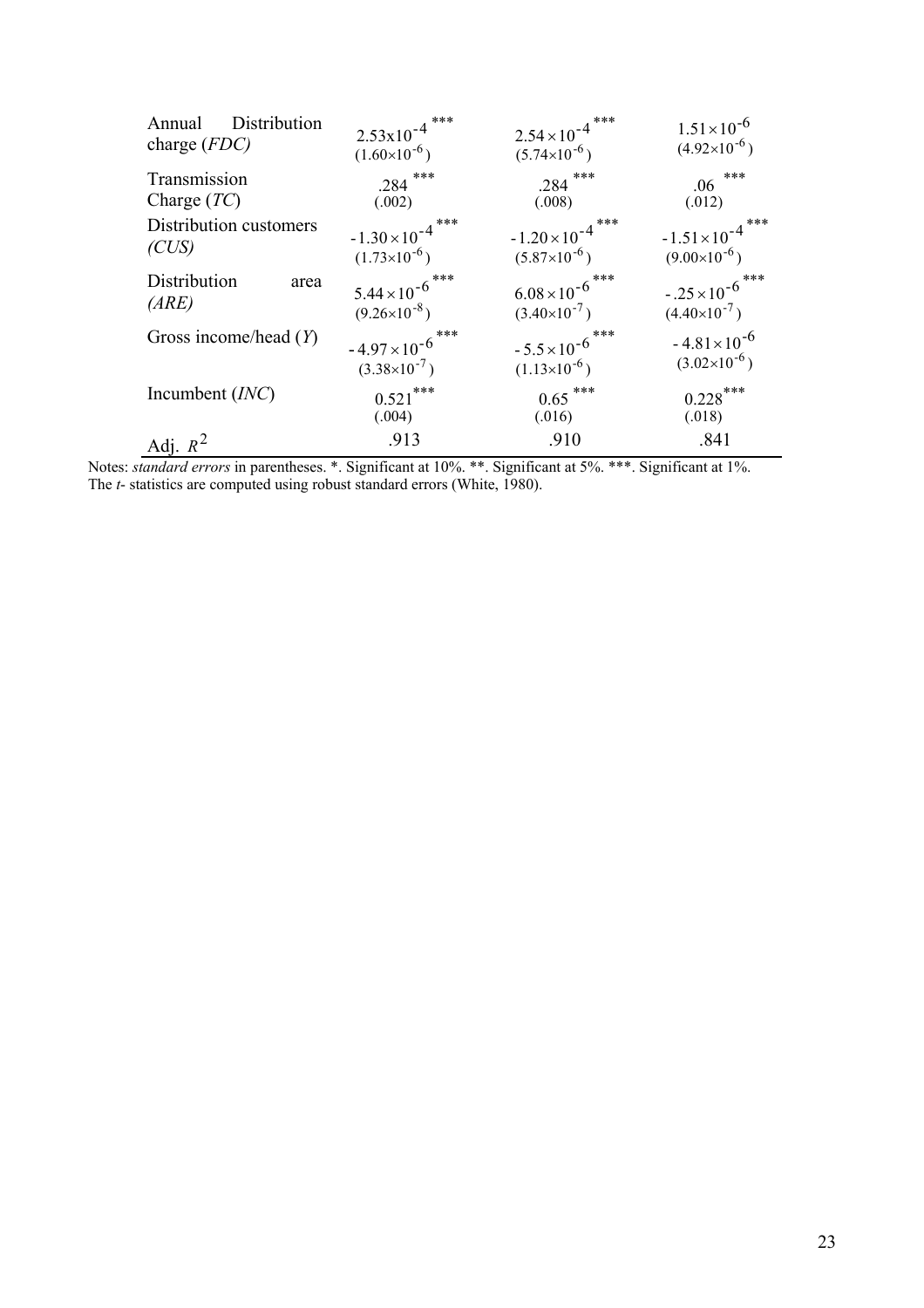#### **Appendix B. Computing the Virtual Standing Charge**

Consider the most complex tariff we have in the sample. It has two blocks, with the first steeper than the second, and has a standing charge. This tariff and hence the bill takes the form of a piecewise continuous function in  $q$ , the level of consumption. Denote  $T(q)$  the corresponding function

$$
T(q) = \begin{cases} C_1 + p_1 q \text{ if } 0 \le q \le \widetilde{q}, \\ c_2(c_1, \Delta p, \widetilde{q}) + p_2 q \text{ if } q \ge \widetilde{q} \end{cases}
$$

where  $c_1$  is the standing charge,  $p_1$  the initial running or per kWh charge,  $p_2$  the per unit charge for consumption above quantity  $\tilde{q}$ ,  $p_2 < p_1$ . The 'virtual' standing charge  $c_2$  is defined as the standing charge which, if it were charged, would give the same total bill T(q) for consumption of  $q = \tilde{q}$  and a single running rate  $p_2$ .  $c_2$  is found from the following equality  $c_2 + p_2 \tilde{q} = c_1 + p_1 \tilde{q}$ which implies that  $c_2 = c_2(c_1, \Delta p, \tilde{q}) = c_1 + \tilde{q}\Delta p$ . Accordingly, if there is no initial standing charge  $(c_1 = 0)$ , then  $c_2 = c_2(0, \Delta p, \tilde{q}) = \tilde{q}\Delta p$ . If there is a single block, then  $c_2 = c_1$  since  $\Delta p = 0$ .